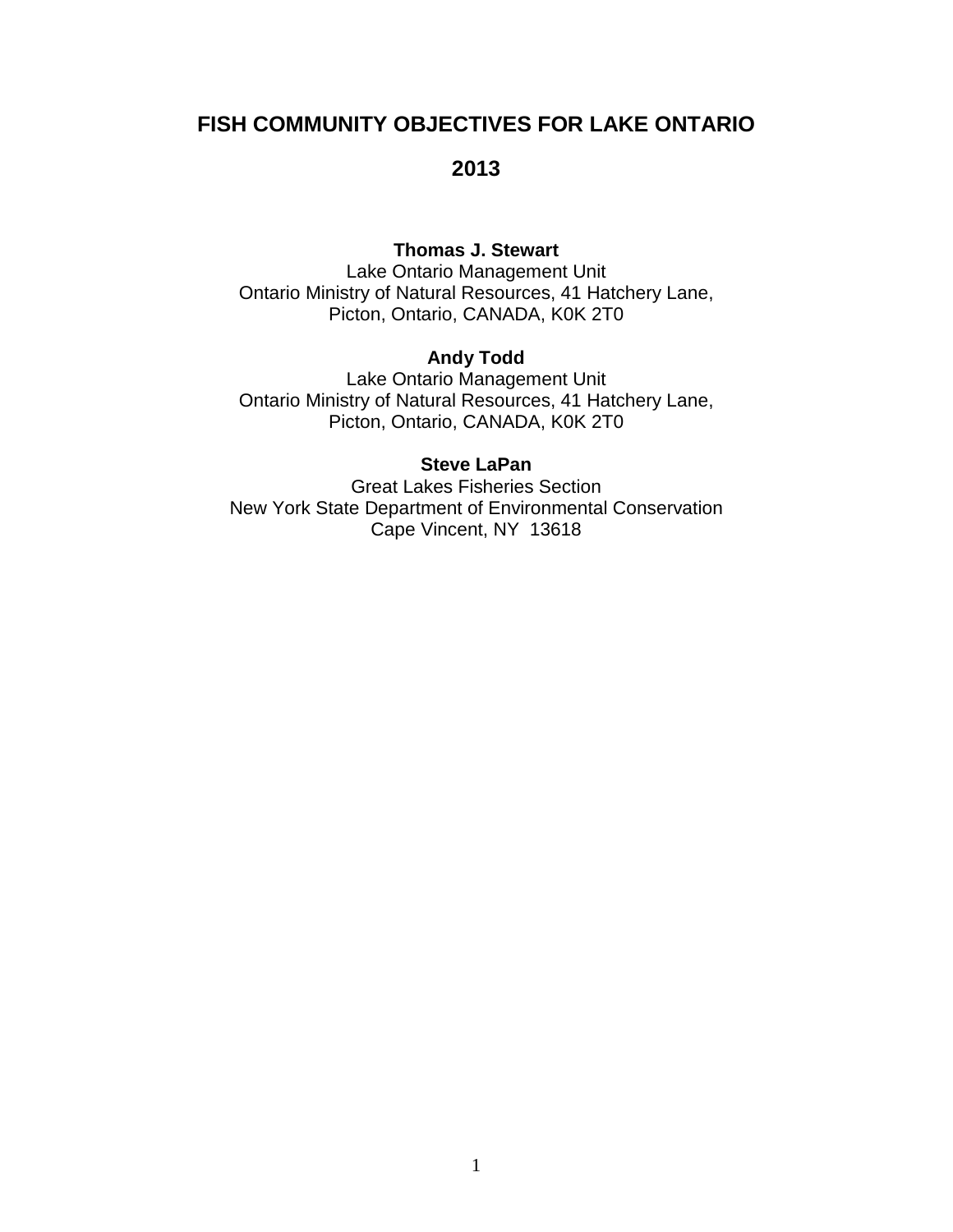# **Table of Contents**

| THE CHALLENGE AND RISKS OF MANAGING FISH COMMUNITIES 11                       |  |
|-------------------------------------------------------------------------------|--|
|                                                                               |  |
|                                                                               |  |
|                                                                               |  |
|                                                                               |  |
| 3.0 DEEP PELAGIC AND OFFSHORE BENTHIC ZONE GOAL:  16                          |  |
|                                                                               |  |
|                                                                               |  |
|                                                                               |  |
|                                                                               |  |
|                                                                               |  |
|                                                                               |  |
| Fish Community Status/Stocking/Management Programs/Commercial Fisheries 21    |  |
|                                                                               |  |
|                                                                               |  |
|                                                                               |  |
| Appendix C- New York and Ontario Stocking Policy by Species and Life-Stage 24 |  |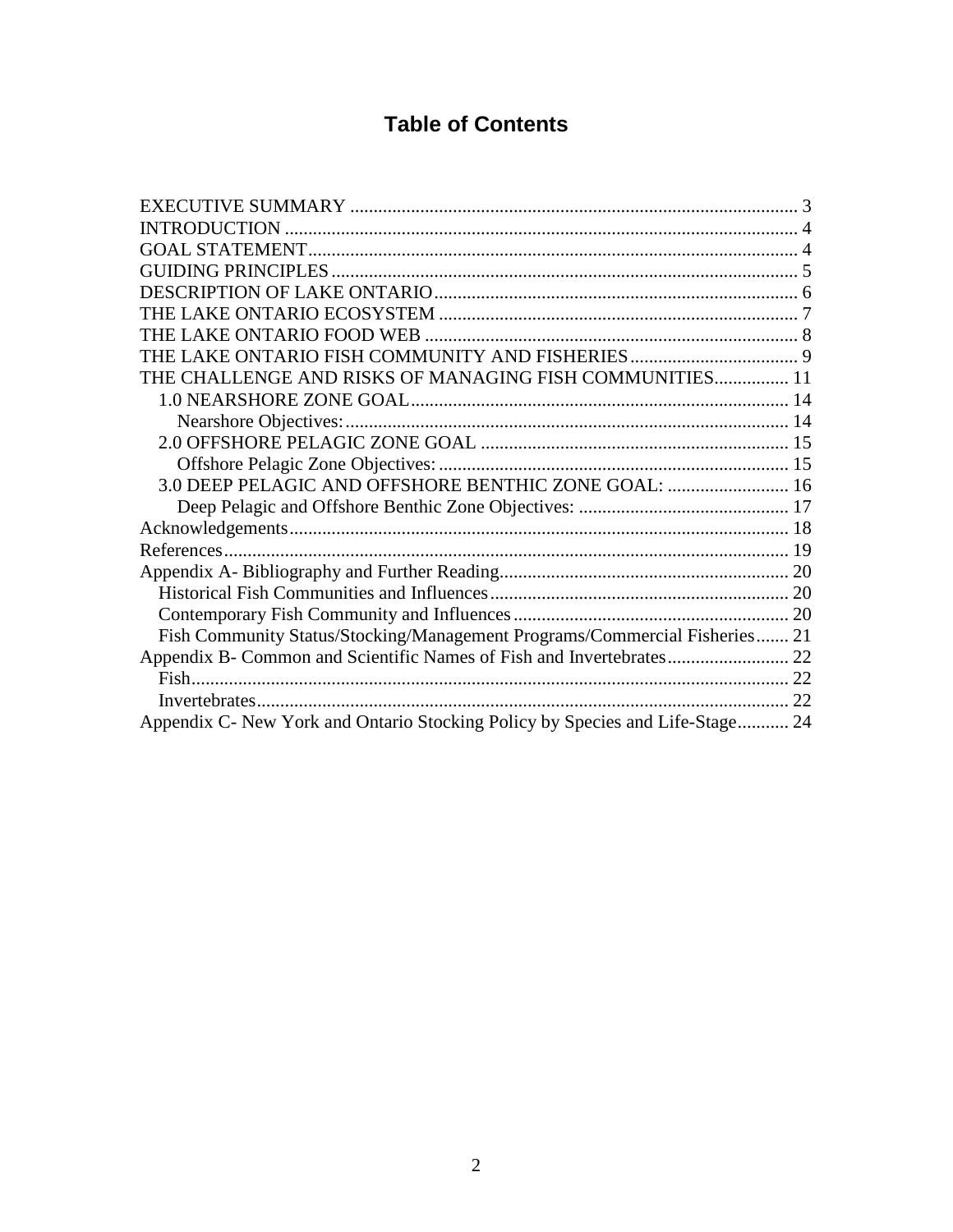## **EXECUTIVE SUMMARY**

<span id="page-2-0"></span>This document updates the 1999 goals and objectives for the Lake Ontario fish community established by the Great Lakes Fishery Commission's (GLFC) Lake Ontario Committee (LOC). The document also confirms commitment to *A Joint Strategic Plan for the Management of Great Lakes Fisheries* and outlines common principles guiding the development and implementation of fish community objectives. A description of the Lake Ontario ecosystem and food web organizes the fish community into three components for which fish community objectives and status/trend indicators are specified; the nearshore, offshore pelagic, and deep pelagic and offshore benthic zones. Alewife is the dominant fish species in Lake Ontario and their response to ecological change and fisheries management actions has the potential to change the structure and function of the Lake Ontario food web. Other potentially major influences on the food web, largely outside of the control of fish management agencies, are nutrient inputs, invasive species, and climate change. The goal of fisheries management is to provide sustainable benefits to humans through the use of fish for food, recreation, culture, ecological function and aesthetics by sustaining or increasing the abundance of desirable fish. Public consultation clearly indicates support for both a diversity of salmon and trout fisheries, dominated by trophysized Chinook Salmon, and protection and restoration of native species. The LOC acknowledges that managing for Alewife numbers to sufficiently support Chinook Salmon may limit restoration of some native species to their full potential. The Lake Ontario ecosystem is a mix of native and non-native species and has remained very resilient during the last 25 years. Despite an onslaught of invasions and rapid ecosystem change, Lake Ontario has provided a diversity of fish related benefits. The LOC believes that maintaining a modest approach to stocking a diversity of trout and salmon species, the implementation of regulations to sustain a diverse mix of fisheries, continued efforts to protect and restore native species, and investing in monitoring and science-based assessment to understand ecosystem change are the best management strategies to ensure continuation of current and future benefits. The fish community objectives outlined here are, however, implicitly adaptive and will be subject to frequent review and change as the ecosystem evolves and our understanding of it improves.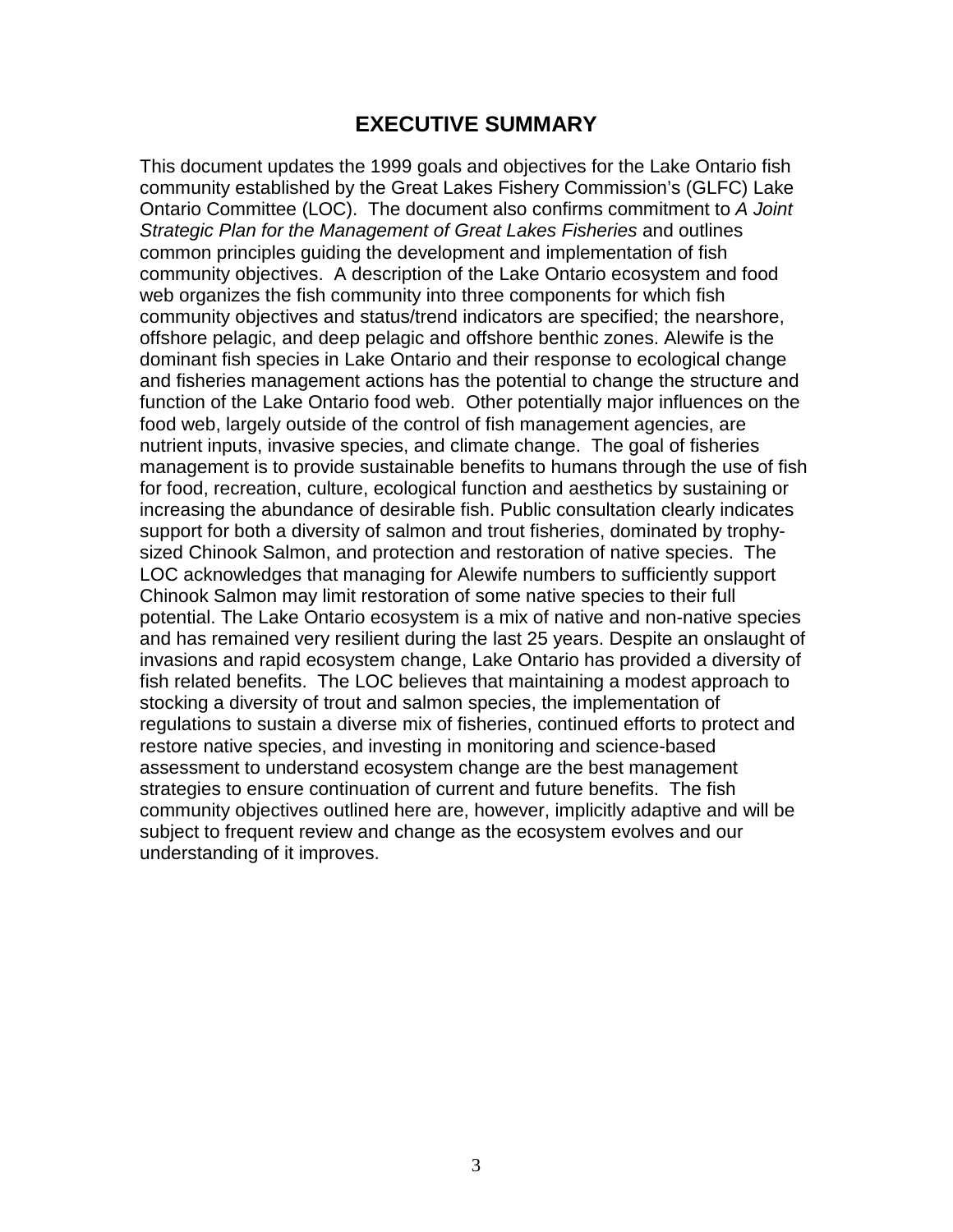## <span id="page-3-0"></span>**INTRODUCTION**

Responsibility for Lake Ontario fisheries management is shared by the Ontario Ministry of Natural Resources (OMNR) for the Province of Ontario and the New York State Department of Environmental Conservation (NYSDEC) for the State of New York. As described in the *Convention on Great Lakes Fisheries* between the United States and Canada (Great Lakes Fishery Commission 1956), Lake Ontario includes the Niagara River below Niagara Falls, and Lake Ontario proper (including the Bay of Quinte), including the St. Lawrence River from Lake Ontario to the  $45<sup>th</sup>$  parallel of latitude. Fish community objectives (FCO) for the Lake Ontario fish community are to be established by the Lake Ontario Committee (LOC) and updated in accordance with *A Joint Strategic Plan for the Management of Great Lakes Fisheries* (Joint Strategic Plan) (Great Lakes Fishery Commission 1997). The LOC is composed of fishery managers from NYSDEC and OMNR. The Joint Strategic Plan charged the LOC to define objectives for the fish community and to develop means for measuring progress toward their achievement. The LOC previously published FCOs for Lake Ontario in 1991 and 1999 (Kerr and Letendre 1991, Stewart et al. 1999).

The purpose of this document is to provide updated goals and objectives for management of the Lake Ontario fish community, excluding the St. Lawrence River. These objectives are also a starting point for discussions with management agencies, interest groups and the general public for developing more specific fisheries, habitat, and watershed management plans. In addition, these objectives will contribute to other management planning initiatives, for example, Remedial Action Plans (RAPs) and the Lakewide Management Plan (LaMP) for Lake Ontario. Scientific names of fish and invertebrate species associated with common names used in the text appear in Appendix B.

# <span id="page-3-1"></span>**GOAL STATEMENT**

In the Joint Strategic Plan (Great Lakes Fishery Commission 1997), a common goal statement was developed for all Great Lakes fishery management agencies:

*To secure fish communities based on foundations of stable selfsustaining stocks, supplemented by judicious plantings of hatcheryreared fish, and provide from these communities an optimum contribution of fish, fishing opportunities, and associated benefits for*

- *wholesome food*
- *recreation*
- *culture heritage*
- *employment and income*
- *a healthy aquatic environment*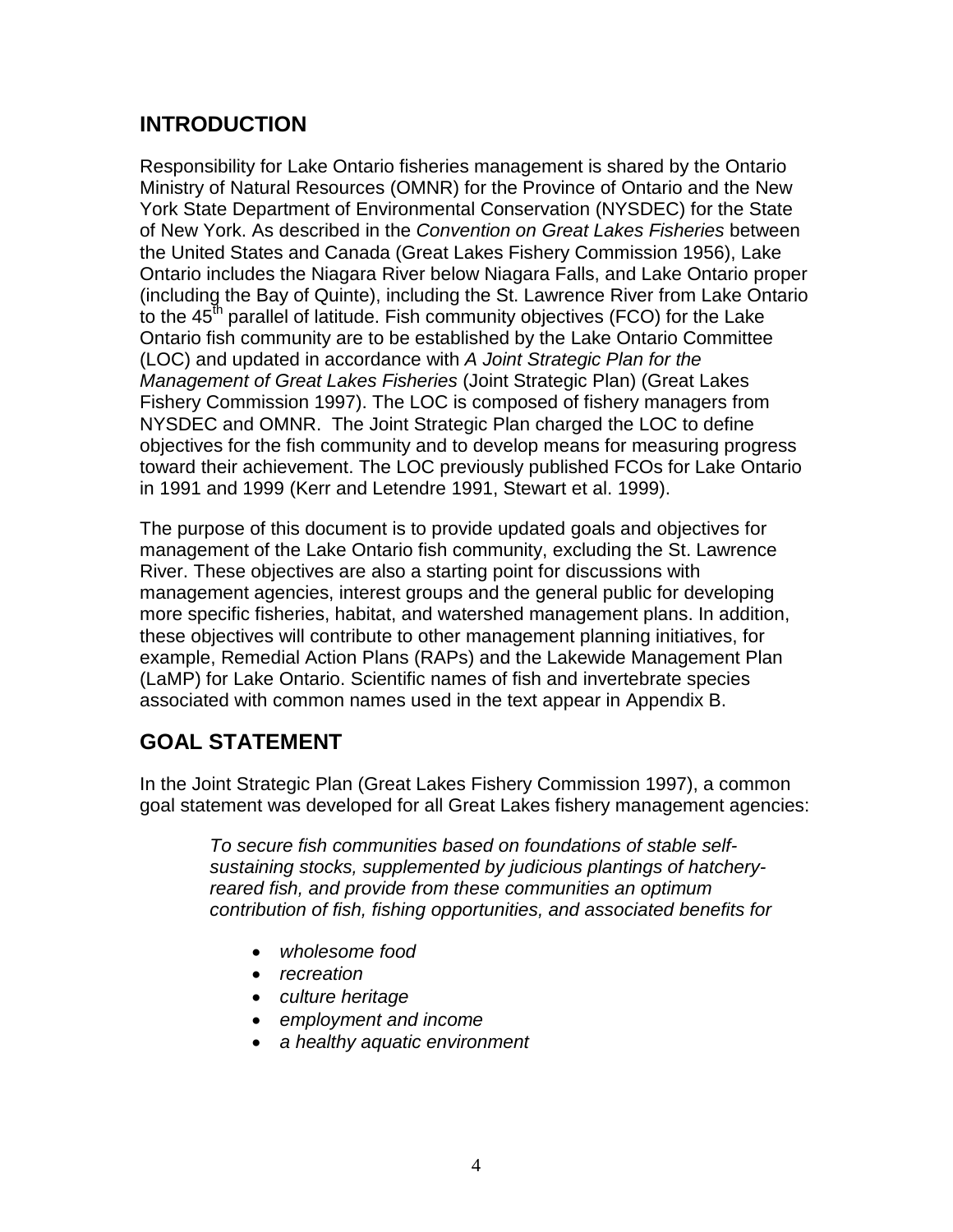## <span id="page-4-0"></span>**GUIDING PRINCIPLES**

The following principles identify resource management values common to the NYSDEC and OMNR. The principles underpin the implementation of fisheries management activities that support attainment of Lake Ontario's FCOs, and remain unchanged from the 1999 FCOs.

- The lake must be managed as a whole ecosystem because of the complex interrelationship of all species (including humans) and the environment
- Climate change is an important ecological influence that could both positively and negatively affect future Lake Ontario fish communities
- The public has a role to play in ensuring that healthy fish communities and fisheries are passed on to future generations
- Humans are part of the ecosystem-their actions can influence certain aspects of the ecosystem-but their ability to directly set its future course is limited; responsible management, therefore, must continually strive to better understand the structure, function, and limits of the ecosystem
- Stakeholders contribute critical biological, social, economic, and cultural information to fisheries management agencies in support of fisheries management decision making. With decision making comes a duty by stakeholders to share accountability and stewardship
- Managing a fish community requires a long-term perspective that recognizes short-term social, cultural, and economic requirements. Human use that is not ecologically sustainable cannot yield sustainable economic **benefits**
- Protection and rehabilitation of fish communities and their habitats are the most fundamental requirements for productive, long-term fisheries
- The amount of fish that can be produced and harvested from an aquatic ecosystem has ecological limits
- Self-sustaining native and naturalized species support diverse communities that can provide continuing social, cultural, and economic benefits over the long term
- Stocked fish can contribute to the ecological function of the fish community, support the rehabilitation of native fish species, and provide put-grow-take fishing opportunities
- Protecting and rehabilitating native and desirable naturalized species, including individual stocks, are important in supporting biodiversity
- Protecting and rehabilitating rare and endangered species are important for maintaining biodiversity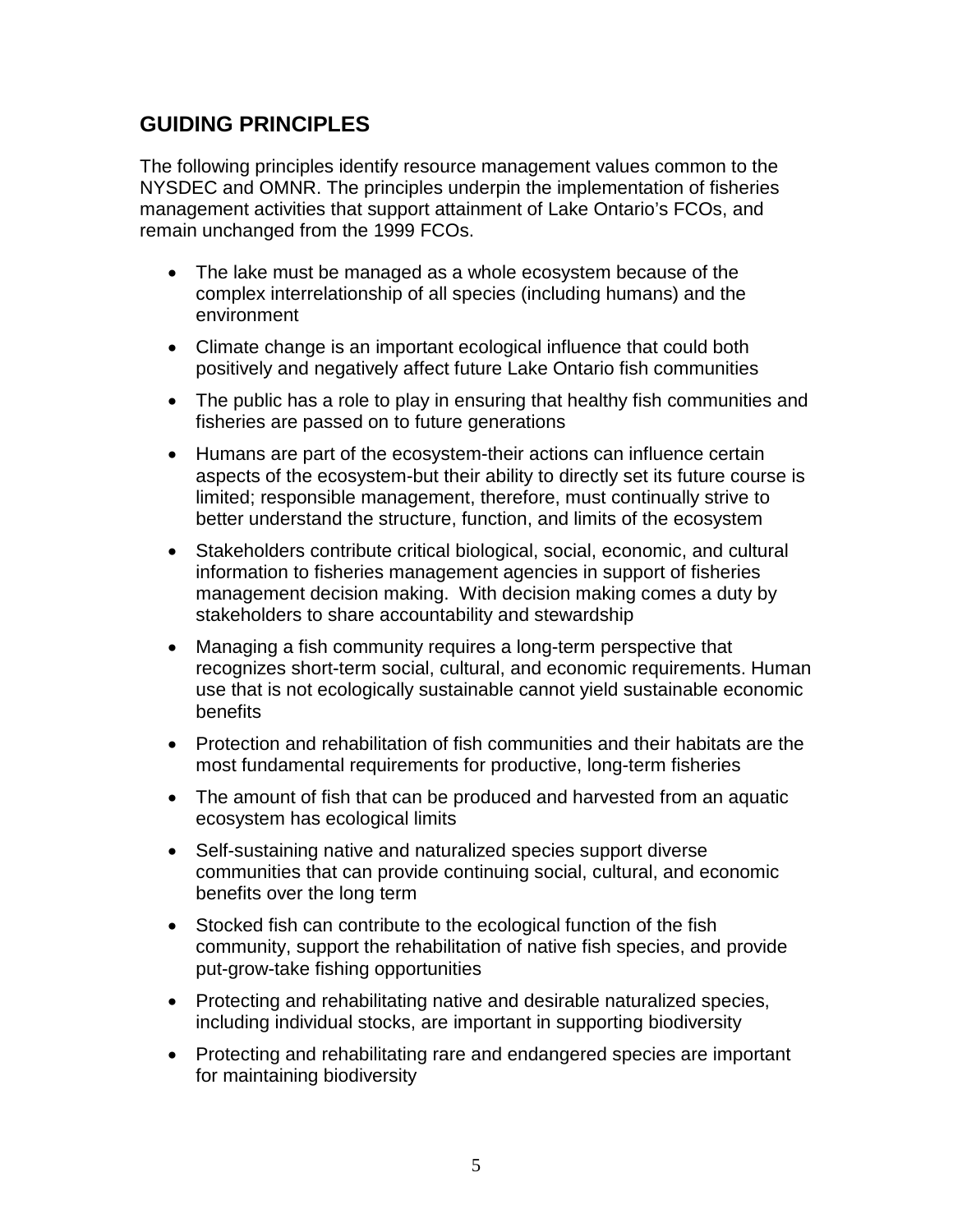- Protecting and rehabilitating critical fish habitat, including tributary and inshore spawning and nursery areas, are required to sustain productive fisheries over the long term
- Determining how well the ecosystem is managed depends on the availability of timely scientific information provided through broad-based, long-term monitoring and research

## <span id="page-5-0"></span>**DESCRIPTION OF LAKE ONTARIO**

Lake Ontario (Fig. 1) is the twelfth largest lake in the world but it is the smallest of the Great Lakes. It has a surface area of 18,960 sq km (7,340 sq mi) and a drainage area of 64,030 sq km (24,720 sq mi). Of the lake's surface area, 52% is within the Province of Ontario and the remainder is in the State of New York. Major urban industrial centers - Hamilton, Toronto and Rochester - are located on Lake Ontario's shore. The New York shore is less urbanized and is not intensively farmed, except for a narrow coastal plain. Over 10 million people live in the basin and nearly 67% reside in Ontario (Environment Canada and United States Environmental Protection Agency 2009). The Canadian population at the west end of Lake Ontario is the most rapidly expanding population in the Great Lakes basin. The population in this region has grown by over 40% in the last two decades and it is projected to grow by an additional 3.7 million people (from 2001) by 2031 (Ontario Ministry of Public Infrastructure Renewal, 2006). In New York, population density is highest in the Rochester and Syracuse-Oswego areas.

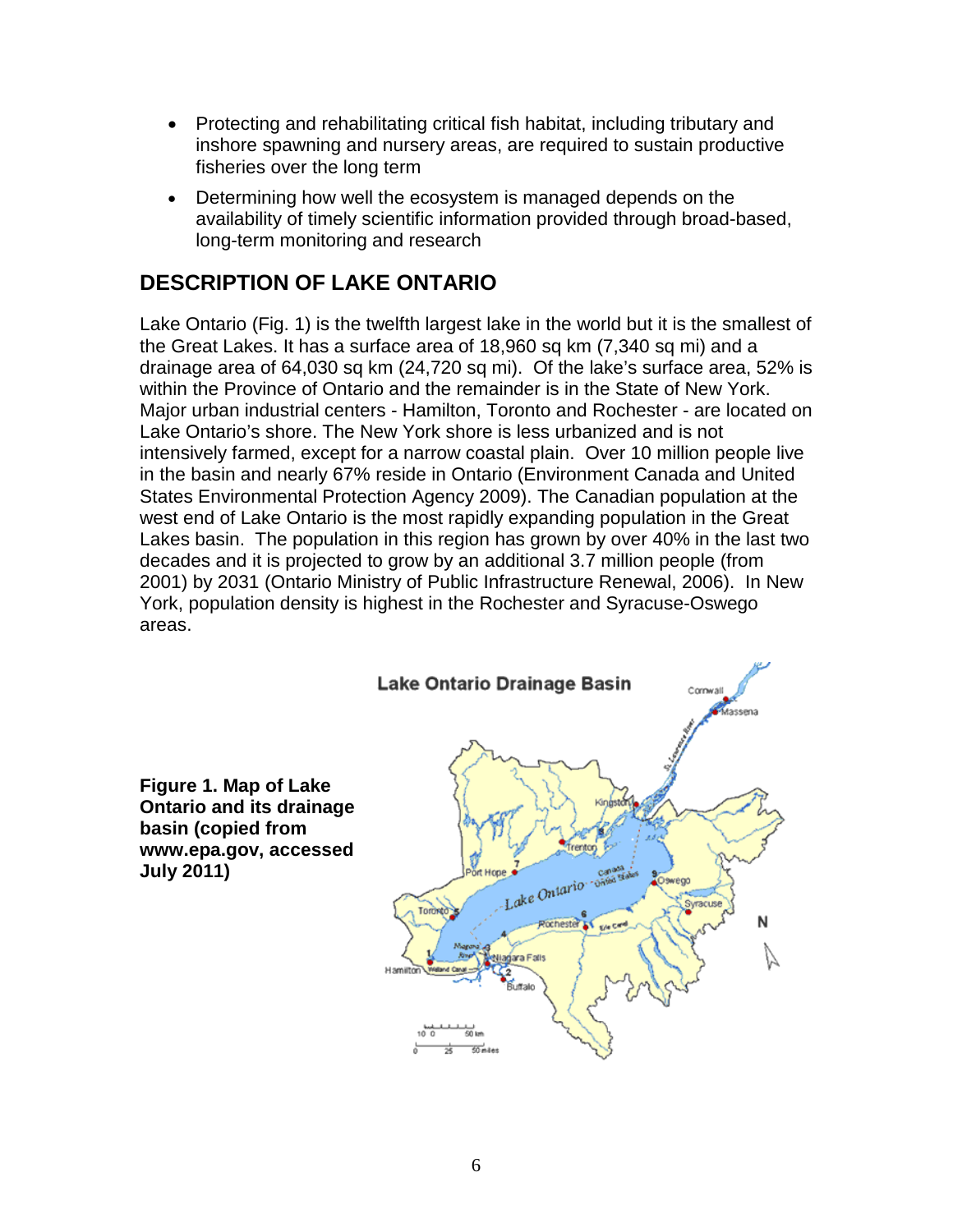# <span id="page-6-0"></span>**THE LAKE ONTARIO ECOSYSTEM**

The Lake Ontario ecosystem consists of the physical, chemical, and biological (including humans) components that interact with each other in the watershed, nearshore and offshore zones. The nearshore zone includes the shallower (in general approximately <15m water depth) exposed coastal zone and sheltered embayments. The offshore zone is the main body of the Lake. Lake Ontario receives 86% of its water from the upper Great Lakes and Lake Erie via the Niagara River and drains to the St. Lawrence River [\(http://www.epa.gov/glnpo/atlas,](http://www.epa.gov/glnpo/atlas) accessed Sept., 2011). Dams on the St. Lawrence River regulate water levels. Human activities in the watershed produce a mixture of organic and inorganic materials (nutrients, bacteria, natural and man-made chemicals, etc.) that are carried by wastewater treatment plants, combined sewer overflows and runoff water through tributaries to Lake Ontario. The water and materials can initially accumulate near input sources but they are eventually mixed with the rest of the lake by waves and currents.

The nearshore and offshore zones have unique characteristics important to understanding the Lake Ontario ecosystem. In the nearshore zone, the lake bottom is often visible. Features in the coastal/lake interface may change as water levels and other conditions change seasonally. The nearshore zone is most accessible to humans for swimming and water withdrawal for drinking or industrial use. Aquatic plants, attached to the lake bottom, thrive in this zone because sufficient light reaches the bottom. Coastal wetlands in this zone are productive fish habitats, and their functioning is highly dependent upon adequate water levels. Many fish species use this zone for spawning and to support early life stages. However, water level regulation has reduced the interannual range of water levels, as well as altering the timing, magnitude and duration of seasonal levels. These alterations to natural water level cycles have reduced wetland plant community diversity (affecting fish habitat) and seasonal fish access to critical spawning habitats. Tributaries have their own resident fish communities, but many Lake Ontario fish species use tributaries for spawning and juvenile habitat.

The offshore zone contains most of the water and living components of the Lake Ontario ecosystem. The offshore zone is important habitat for Alewife and other prey fishes, as well as trout and salmon and other cold water fishes. The vast size and depth of this zone make it difficult to comprehend and appreciate. An important ecological feature of the offshore zone is its summertime organization into a warmer upper layer (epilimnion) and a deeper, cooler layer (metalimnion), which when combined can be considered the pelagic (open water) zone. The upper layer receives the most light and nutrients and produces the free-floating algae or phytoplankton which support all other forms of life in Lake Ontario. The deepest layer of water, below the metalimnion, is called the hypolimnion, and it sits overtop a large offshore bottom area in which fish and other benthic (bottomdwelling) animals (mussels, worms, clams, amphipods and shrimp) reside. This deeper area, including the bottom is known as the benthic zone.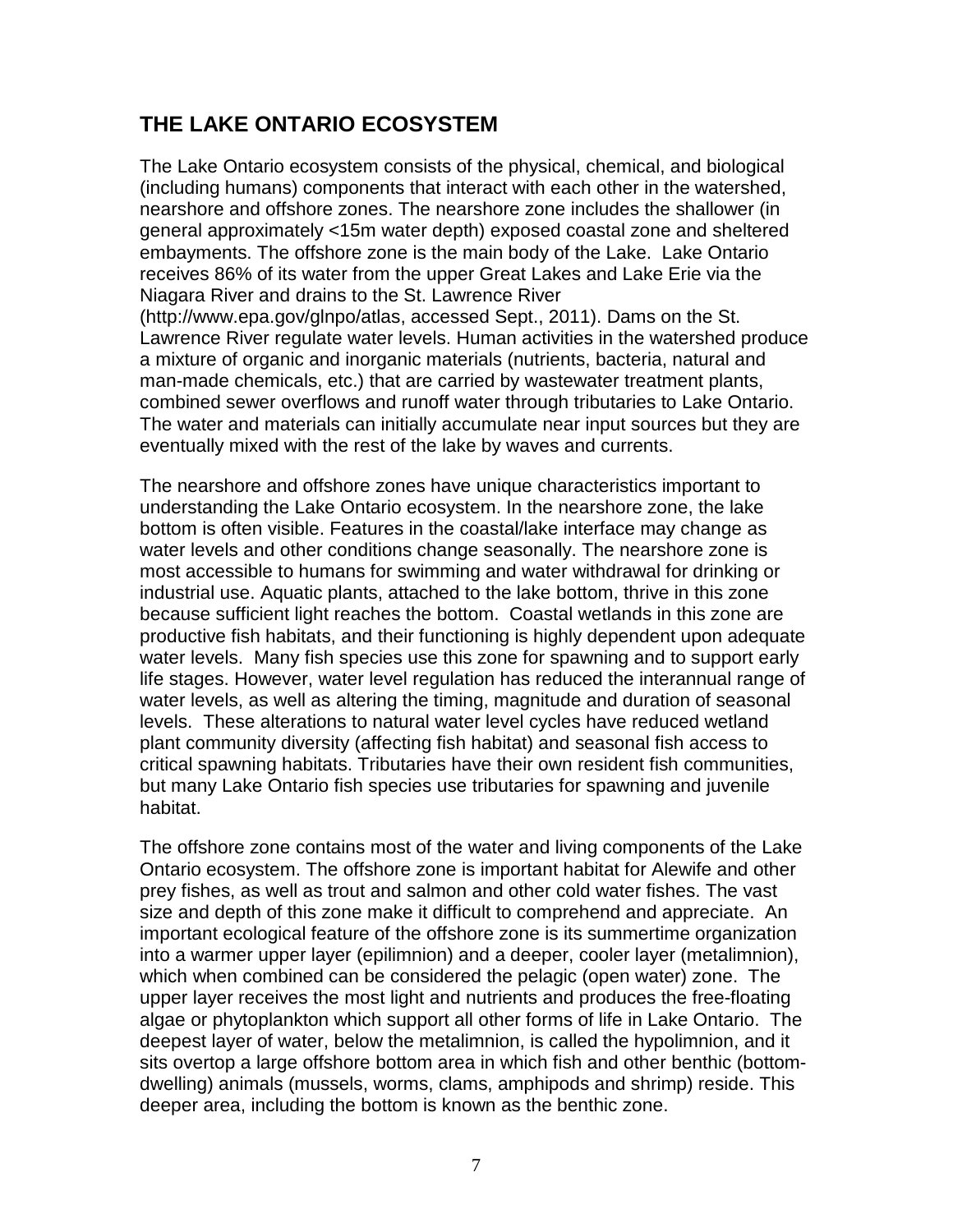# <span id="page-7-0"></span>**THE LAKE ONTARIO FOOD WEB**

The interacting living components in the nearshore, offshore pelagic and benthic zones of Lake Ontario are referred to as a food web because they can be envisioned as a complex web of feeding relationships. Aquatic food webs are based on sunlight and dissolved nutrients in the water. In Lake Ontario, the most influential nutrient is phosphorus. Phosphorus comes primarily from the upper Great Lakes/Lake Erie, watershed runoff, and direct discharge of waste water (treated and untreated) into the lake. The rate of growth of aquatic plants and algae is determined primarily by the amount of phosphorus dissolved in the water and the amount of sunlight that penetrates into the water column (transparency). Some species of algae are attached to the lake bottom (benthic algae) whereas others are microscopic, free floating forms (phytoplankton). Aquatic plants and algae provide habitat for fish and other aquatic animals. Living and dead algae are also food for bacteria and small animals that either live on the lake bottom (benthos) or swim in the water column (zooplankton). Larger zooplankton feed on their smaller counterparts, and zooplankton and benthos are important in the diets of fish, including Alewife and for the early life stages of many fish species. Alewife and other prey fish provide food for larger fish predators. Many factors outside the direct control of fish management agencies alter fish habitat or feeding relationships and can disrupt the food web resulting in unpredictable and uncontrollable shifts in the fish community. In Lake Ontario, major food web influences include nutrient inputs and invasive species (see Appendix A: Bibliography and Further Reading).

Improved wastewater treatment programs have enhanced Lake Ontario's water quality, and phosphorus levels have been declining in the offshore zone. Currently, the nutrient and algae levels in offshore Lake Ontario are characteristic of an oligiotrophic (low productivity) system. Invasive dreissenid (zebra and quagga) mussels are efficient filter-feeders, removing large amounts of phytoplankton from the water column and re-directing this energy source away from zooplankton and fish. Dreissenid mussels feeding on phytoplankton also results in increased water transparency/light penetration, and may also increase dissolved phosphorus levels in the nearshore zone. This may explain the observed increase in growth of aquatic plants and benthic algae in the nearshore zone, causing fouled shorelines or clogged water intakes in some areas. In contrast, the decline of phosphorus and phytoplankton in the offshore has caused declines in the abundance of zooplankton and prey fish species, including Alewife.

The Great Lakes, including Lake Ontario, have had a long history of species invasions. Invasive species colonization has resulted in dramatic ecosystem disruptions, and has increased the levels of uncertainty in our understanding of the Lake Ontario food web. Recent invasions include the dreissenid mussels, two species of invasive predatory zooplankton (Spiny Water Flea and Fish-hook Flea), Round Goby, Bloody Red Shrimp, Tubenose Goby and Viral Hemorrhagic Septicemia virus (VHSv). Invasives often cause changes in the ecosystem that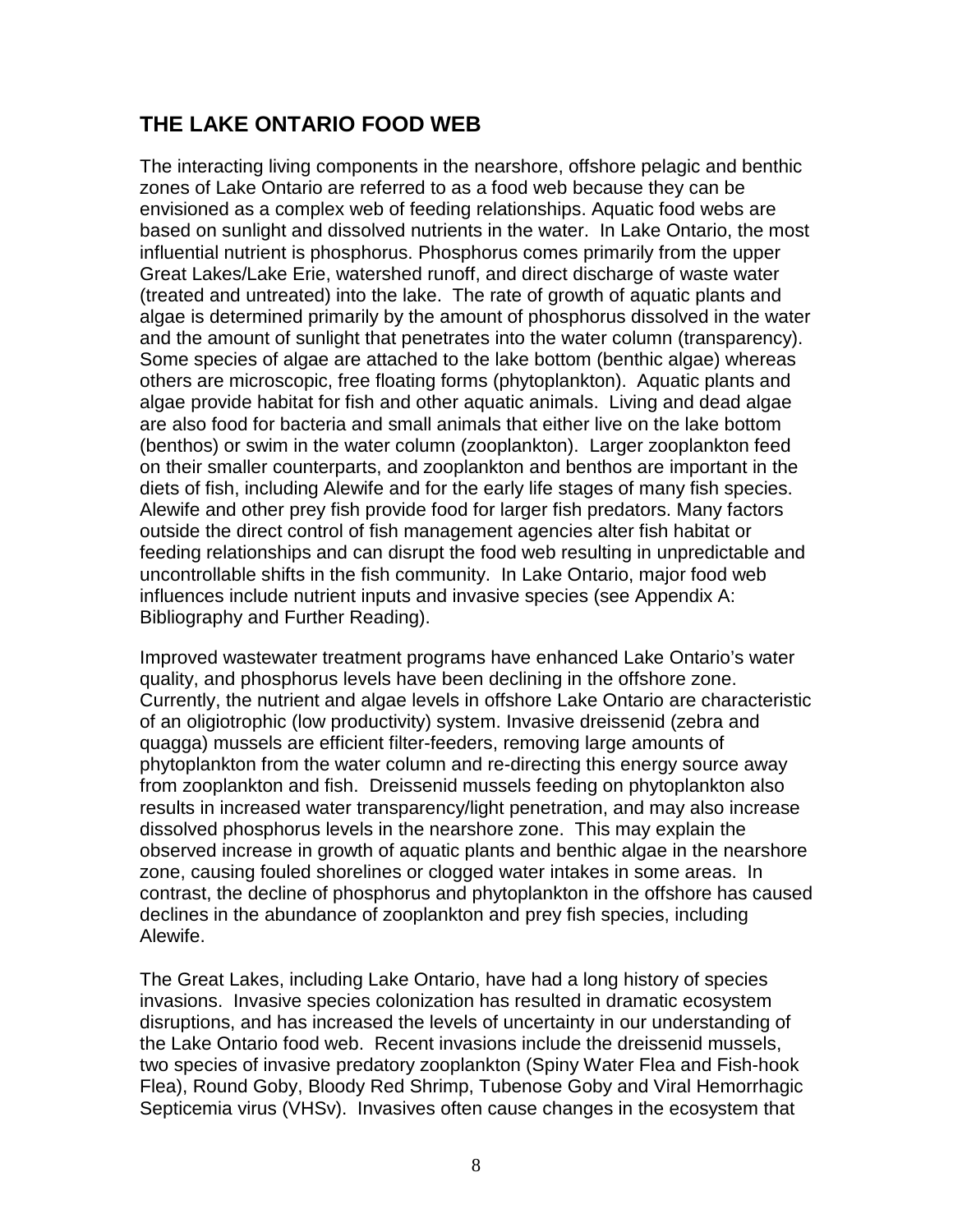can be rapid and difficult to understand and often (but not always) negatively impact desired species. Invasive species are most often impossible to eradicate or control once they are established.

The invasion of dreissenid mussels has resulted in increased water clarity and has changed the way nutrients are cycled in the nearshore and offshore zones. The dreissenid mussels invasion also coincided with the loss of the native offshore deepwater amphipod (small, shrimp-like animal), *Diporeia spp.*, in large areas of Lake Ontario, although the mechanism of this decline has not been established. *Diporeia* played an important role in the offshore food web, once providing an abundant source of food for young Lake Trout and Lake Whitefish and deepwater cisco species (now absent from the lake).

Invasive predatory zooplankters are now integrated into the food web and eat smaller native zooplankton while also providing an alternative food source for Alewife and other fish. Alewife predation on invasive predatory zooplankton can suppress their numbers and reduce their potentially disruptive impact on the food web. Round Goby has become a dominant nearshore prey species and has expanded offshore. Round Goby feed on dreissenid mussels, and is a common diet item for most nearshore fish predators and to some degree in the offshore as well (e.g. Lake Trout). While no definitive evidence exists to substantiate negative effects of Round Gobies on the Lake Ontario fish community, they may be involved in the transfer of type E botulism upward through the food web, resulting in fish and wildlife die-offs. The Bloody Red Shrimp is a recent invader and continues to expand its range but the future food web consequences of its presence are unknown.

Viral Hemorrhagic Septicemia virus (VHSv) was first documented in Lake Ontario in the Bay of Quinte in 2005 where it was linked to a large-scale die-off of Freshwater Drum (Lumsden et al. 2005). Vulnerability to VHSv appears to be highly variable among fish species, with some species apparently unaffected but acting as carriers of the virus. Other noteworthy VHSv mortalities include Muskellunge (2005 and 2006 in the Thousand Islands) and Round Gobies (2006 and 2007). Whereas large-scale die-offs of sport fish in Lake Ontario have not been documented, it is possible they have been undetected. In addition, physiological stressors (temperature, poor condition, spawning stress, and other fish pathogens) in a fish population could trigger VHSv related mortality.

# <span id="page-8-0"></span>**THE LAKE ONTARIO FISH COMMUNITY AND FISHERIES**

Early changes to the Lake Ontario fish community are well documented (see Appendix A: Bibliography and Further Reading). Prior to European colonization, Atlantic Salmon, Lake Trout, and Burbot were the most abundant top-predators in offshore waters. Lake Whitefish, Lake Herring and Slimy Sculpin were abundant in shallower, offshore waters while four species of deepwater ciscoes and Deepwater Sculpin were abundant in deeper, offshore waters. In warmer, nearshore areas, Yellow Perch, Walleye, Northern Pike, American Eel and Lake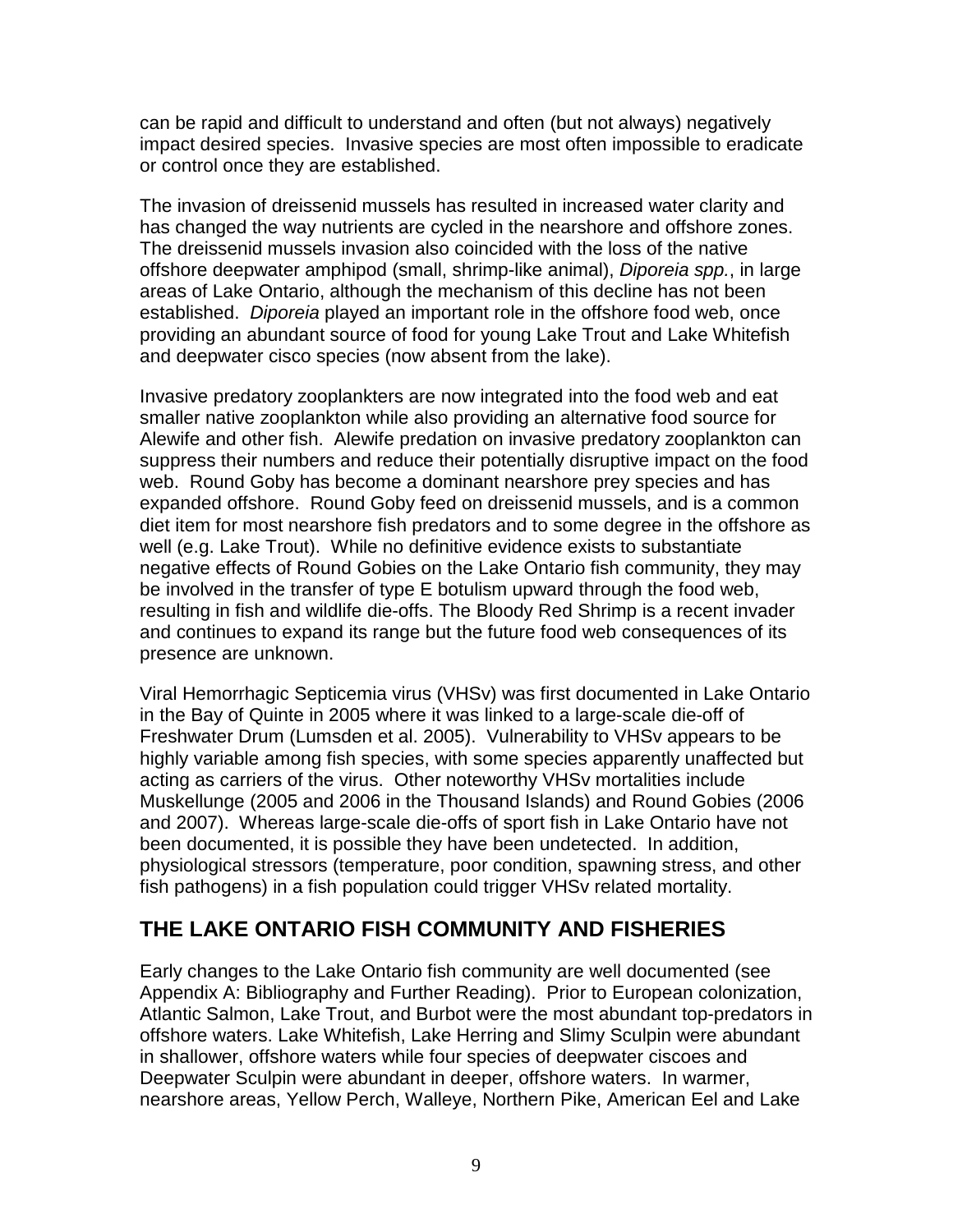Sturgeon were abundant and supported important fisheries, and Emerald Shiners and Spottail Shiners were important prey fishes. The likely major factors leading to destabilization of the historical fish community were habitat loss or degradation, over-fishing, interactions with invasive Alewife and Rainbow Smelt, and predation by Sea Lamprey. By the 1970s, Atlantic Salmon, Lake Trout, Burbot, Deepwater Sculpin, deepwater ciscoes, and Lake Sturgeon had either disappeared or their populations had substantially decreased in abundance, whereas the abundance of invasive Alewife, White Perch, and Rainbow Smelt increased.

Currently, the Lake Ontario fish community is a mix of non-native and remaining native species. Native species are defined here as those that maintained selfsustaining populations in Lake Ontario prior to European colonization of the watershed. Non-native species are those that were intentionally introduced after European colonization, or those that entered the system unintentionally (invasives). Non-native fish species intentionally introduced to Lake Ontario include Brown Trout, Coho Salmon, Rainbow Trout, and Chinook Salmon. All of these species have become "naturalized" (naturally producing young wild fish to varying degrees). Invasive fish species include Alewife, Rainbow Smelt, White Perch, Common Carp, Round Goby, Tubenose Goby, and possibly Sea Lamprey.

Pacific salmon (mainly Chinook and Coho Salmon) were stocked beginning in 1968 to suppress an over-abundant Alewife population, provide a recreational fishery and restore predator-prey balance to the fish community. Efforts to rehabilitate the fish community continued in the early 1970s. To rehabilitate native Lake Trout, stocking was increased and Sea Lamprey control (treating tributaries with lampricide and preventing upstream movement of adults) was initiated. Currently, additional management initiatives are underway to protect and enhance existing populations of native Lake Sturgeon and American Eel. Adult transfers from existing populations of Walleye and Lake Herring are ongoing, or being proposed, to expand their populations to other regions of Lake Ontario. Following a period of research that confirmed feasibility, efforts to restore Atlantic Salmon in the Province of Ontario increased in intensity and scope with the launch of a major public/private partnership in 2006. New York State continues to stock Atlantic Salmon to support restoration and a put-growtake recreational fishery. To diversify the offshore prey fish community, technical options are being evaluated to enable the successful reintroduction of native deepwater ciscoes. Native Deepwater Sculpin and Threespine Stickleback have shown some signs of recovery without direct management intervention.

The Lake Ontario fish community supports sustainable recreational, commercial and aboriginal fisheries (see Appendix B: Bibliography and Further Reading). The warm water recreational fishery is concentrated in the nearshore and embayments and primarily targets Walleye, Largemouth Bass, Smallmouth Bass, Yellow Perch, sunfish, Northern Pike, and Muskellunge. Fisheries for Lake Sturgeon are closed in New York and Ontario due to low abundance. NYSDEC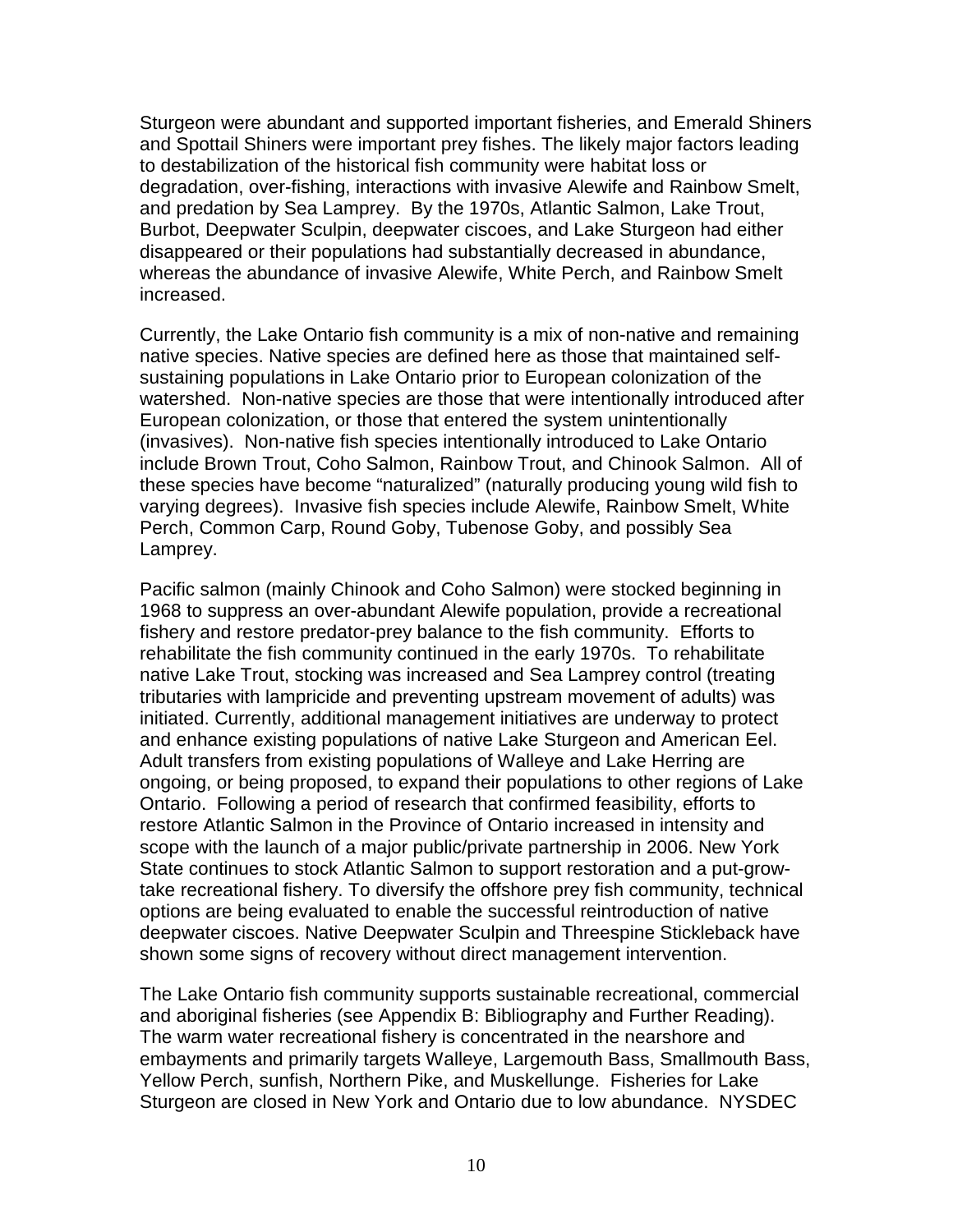closed American eel fisheries in 1982 due to high contaminant levels, and OMNR closed eel fisheries in 2005 due to low abundance. The offshore recreational fishery largely targets Chinook Salmon and Rainbow Trout, and takes advantage of other less common species of trout and salmon. A seasonal tributary fishery primarily targets Chinook Salmon and Rainbow Trout during staging and spawning runs. The commercial fishery is concentrated in eastern Lake Ontario's nearshore and embayments. The major species commercially harvested are Yellow Perch, sunfish, Lake Whitefish, Brown Bullhead, Northern Pike, and Walleye. The aboriginal fishery is concentrated on Walleye in the Bay of Quinte and its tributaries.

## <span id="page-10-0"></span>**THE CHALLENGE AND RISKS OF MANAGING FISH COMMUNITIES**

The goal of fisheries management is to provide sustainable benefits to humans through the use of fish for food, recreation, culture, ecological function and aesthetics by sustaining or increasing the abundance of desirable fish. This is achieved by regulating fishery harvests, fish stocking, reducing Sea Lamprey numbers, protecting/restoring and creating fish habitat, reducing disease transfer and spread, and reducing the influence of Double-crested Cormorants in New York waters. Fish production potential (maximum abundance and growth) in Lake Ontario is determined by a number of factors, including phosphorus concentration, the structure of the food web including phytoplankton, zooplankton, and benthic communities, the impacts of invasive species on feeding relationships in the food web, survival of stocked and naturally produced fish, numbers of Double-crested Cormorants, water level regulation impacts on fish spawning and nursery habitats, and recreational and commercial fish harvest. There also is a high degree of interconnectedness among the many factors that influence Lake Ontario's capacity to produce fish and also, a high degree of uncertainty in our understanding of the relationships between these factors and how ecological changes will affect different elements of the lake's food web. For example, increasing phosphorus levels with the intent of producing more offshore phytoplankton, zooplankton, and Alewife to produce more Chinook Salmon could result in only more nearshore nuisance benthic algae, and more and/or larger dreissenid mussels. Ecological uncertainty is also potentially exacerbated by the impacts of climate change.

Alewife is the dominant prey fish species in Lake Ontario and their response to ecological change and fisheries management actions has the potential to change the structure and function of the Lake Ontario food web. The historic loss of several native prey species means Alewife is the dominant food of many top predators, particularly Chinook Salmon. Alewife feed primarily on zooplankton, including the invasive Fishhook Flea and Spiny Water Flea, and likely prevents these species from becoming over-abundant, but Alewife also consume large amounts of zooplankton that is important food for other fish. Alewife also eat the young of native Lake Trout and compete with, or prey directly upon, the young of many native species including Yellow Perch. Bacteria in the digestive tracts of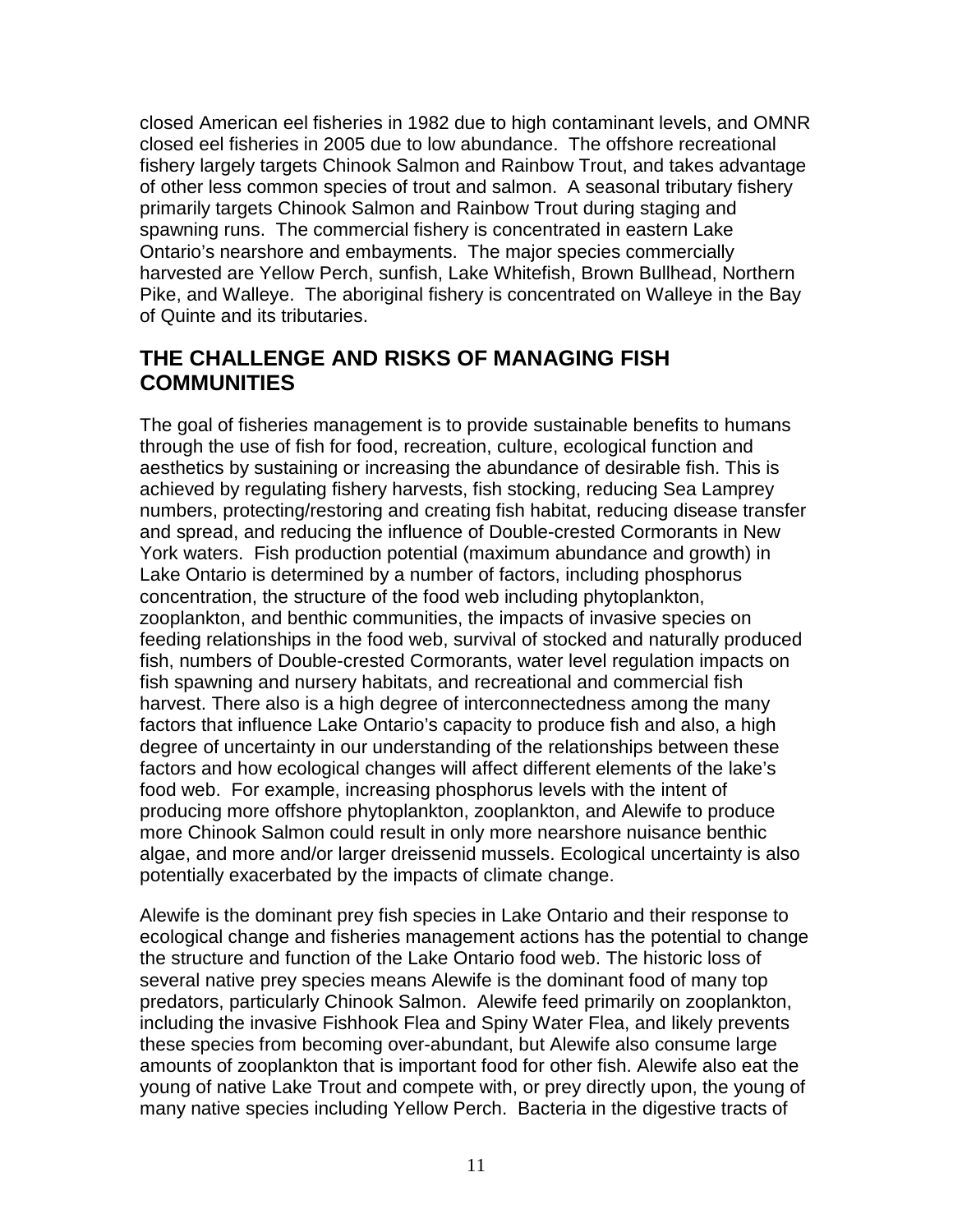Alewives produce thiaminase, an enzyme which destroys thiamine (vitamin B1) causing a thiamine deficiency in fish that eat Alewife. The impacts of thiamine deficiency vary among fish species that eat Alewife, and can range from impaired natural reproduction (Lake Trout) to mortality of adult fish (Atlantic Salmon).

Alewives are also prone to dramatic population changes, which can result from environmental conditions (prolonged cold winter conditions), excessive predatory pressure (too many salmon and trout), inadequate food supply, or combinations of these. In both Lake Michigan (1980s) and Lake Huron (2000s), Alewife declined to very low levels of abundance. The decline was more gradual in Lake Michigan but very abrupt in Lake Huron. The prey fish communities of both lakes are more diverse than that of Lake Ontario, but the decline of Alewife in these ecosystems produced dramatic results. In both lakes, Alewife-dependent species like Chinook Salmon declined and Rainbow Trout, with a more diverse diet, increased. In Lake Huron, the abundance of Lake Trout, Walleye, and Lake Herring increased after Alewife declined, suggesting Alewife was limiting their production. The dominance of Alewife in the Lake Ontario food web and its ability to both positively and negatively affect the Lake Ontario fish community means that fisheries management actions that may impact Alewife are unpredictable and have risks.

Public consultation very clearly indicates that stakeholders greatly value both the diversity of Lake Ontario's salmon and trout fisheries and an abundance of trophy-sized fish. In addition to the strong interest in maintenance of the salmon and trout fishery, many stakeholders support protection and restoration of native species, including expansion of their ranges, and achieving an increased role for wild fish. Alewife is required in sufficient abundance to provide food for salmon and trout, especially Chinook Salmon, but, as previously noted, abundant Alewife suppress production of many native fish species.

Currently, the growth and condition of Chinook Salmon and the record high angling catch rates for trout and salmon suggest that recent stocking levels and natural reproduction are sufficient to maintain a quality fishery without putting excessive predation pressure on Alewife. In the absence of any further sustained change in growth or condition of Chinook Salmon, the LOC has agreed to maintain trout and salmon stocking at approximately (+ 5%) current levels (Appendix C) in an attempt to sustain Alewife and maintain predator-prey balance. Deviations from these policies will only be considered based on mutual agreement by NYSDEC and OMNR in consultation with stakeholders.

The LOC will continue with programs to protect and restore native species with an emphasis on Lake Trout, Atlantic Salmon, American Eel, Lake Sturgeon, Lake Herring, Round Whitefish, Deepwater Sculpin and deepwater ciscoes. The LOC recognizes that maintaining sufficiently abundant Alewife to support a quality salmon fishery may limit the capacity to fully restore some of these species to their full potential.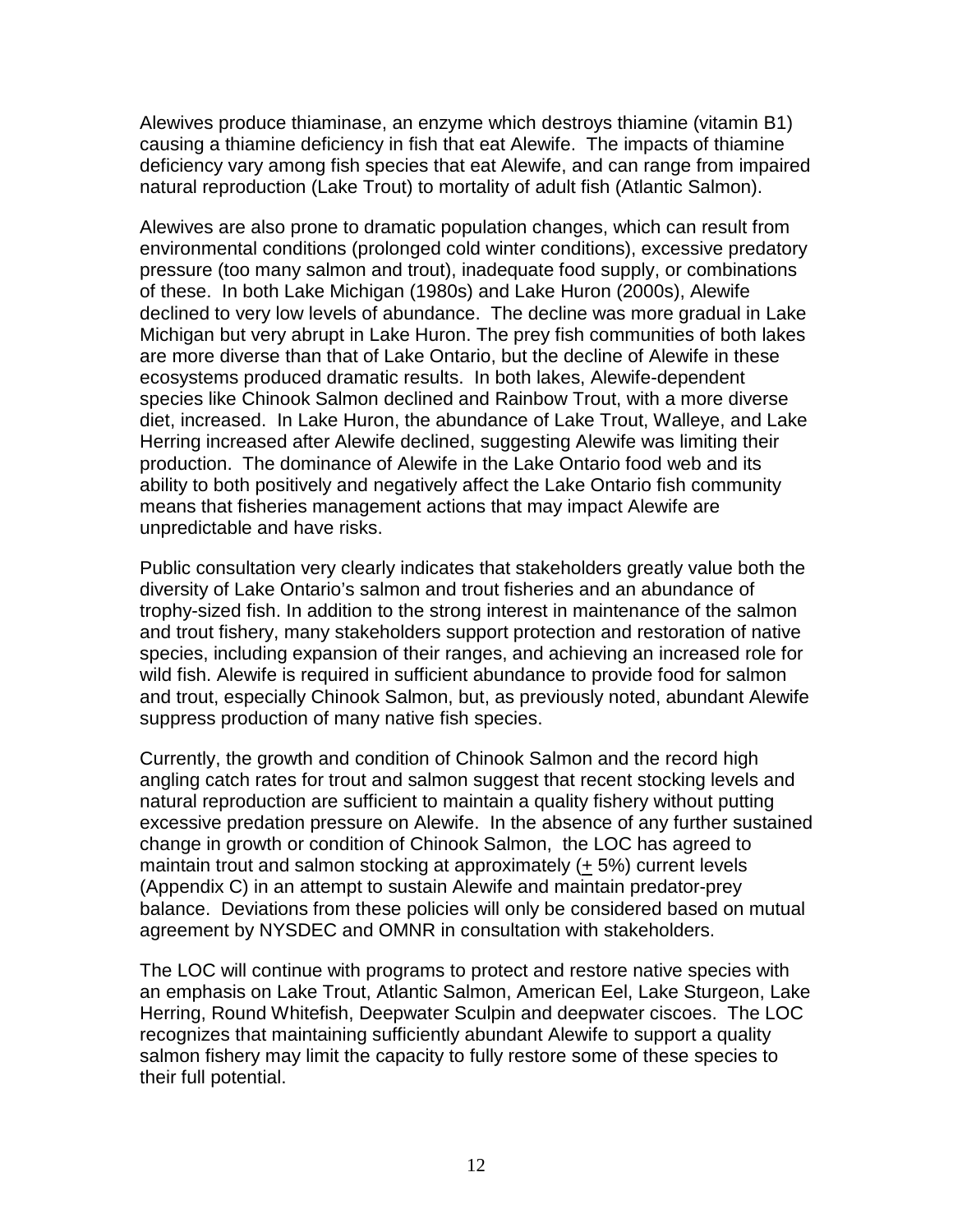Despite maintaining current levels of salmon and trout stocking, there is a substantial risk that ecosystem change could cause a severe decline in Alewife populations similar to what happened in Lake Michigan and Lake Huron. The food web and fish community consequences of a severe decline in Alewife in Lake Ontario are impossible to predict. Experience in Lake Michigan and Lake Huron suggest that Chinook Salmon populations would decline whereas other salmon and trout species may do better, and native species such as Walleye, Lake Trout, and Lake Herring may benefit. The LOC acknowledges the unpredictability and risk associated with such an outcome.

The Lake Ontario ecosystem is a mix of native and non-native species and has remained very resilient during the last 25 years. Despite an onslaught of invasions and rapid ecosystem change, Lake Ontario has provided a diversity of fish related benefits. The LOC believes that maintaining a modest approach to stocking a diversity of trout and salmon species, the implementation of regulations to sustain a diverse mix of fisheries, continued efforts to protect and restore native species and investing in monitoring and science-based assessment to understand ecosystem change are the best management strategies to ensure the continuation of benefits. The fish community objectives outlined here are, however, implicitly adaptive and will be subject to frequent review and change as the ecosystem evolves and our understanding of it improves.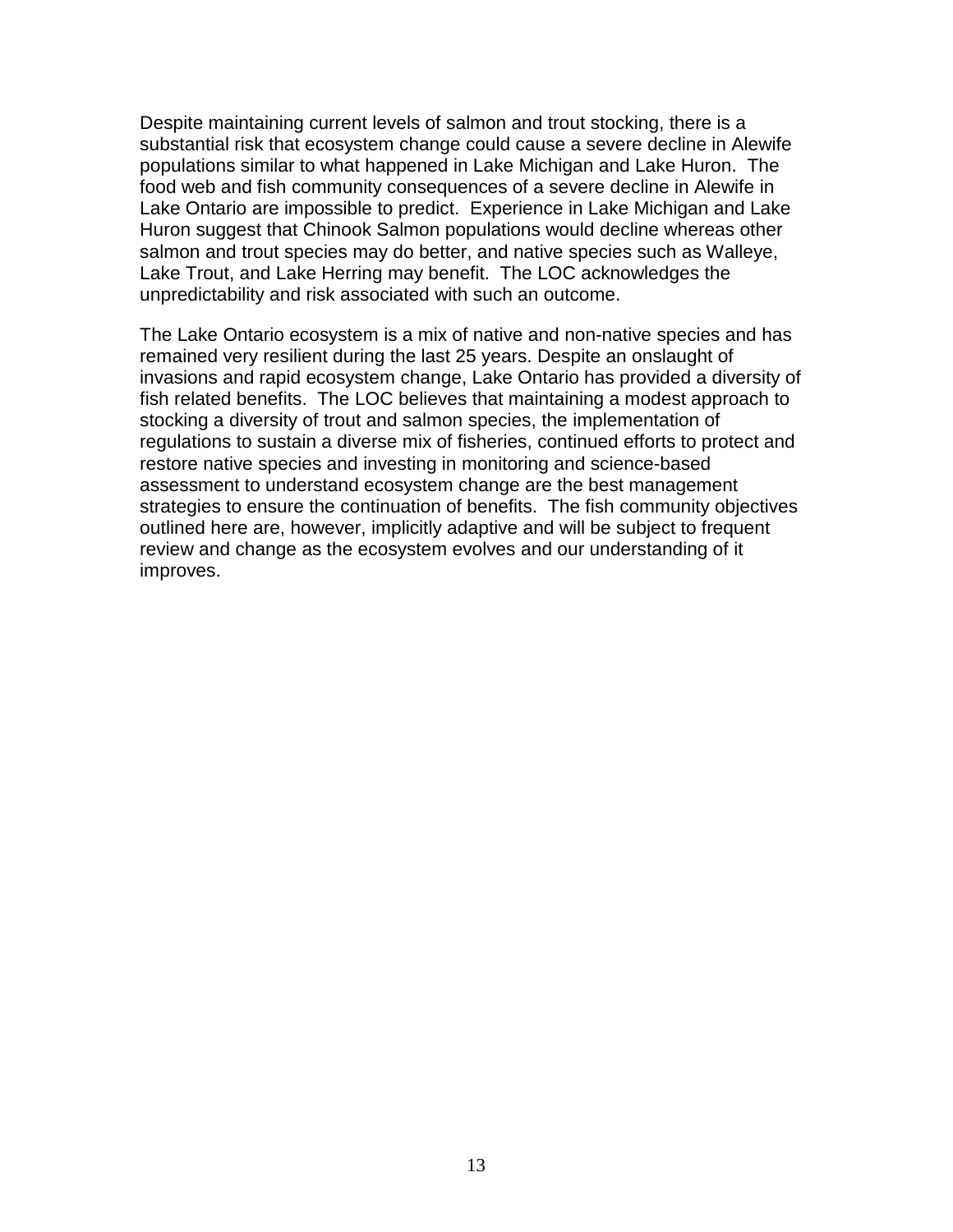## LAKE ONTARIO FISH COMMUNITY GOALS AND OBJECTIVES

The Lake Ontario Committee endorses the following objectives for the three major components of the Lake's fish community. We acknowledge that some fish species cannot be categorized as occupying only one ecological zone (i.e. nearshore, offshore); however, we have done so in the interest of simplicity. The objectives are not presented in order of priority. Indicators provide insight into whether or not progress is being made towards achievement of objectives. Two types of indicators are used to assess and report on the achievement of fish community objectives, and apply to both New York and Ontario waters of Lake Ontario unless otherwise noted:

- 1. **Progress indicators** are useful to assess advances toward achieving longer term fish population objectives where the desired fish population does not currently exist. It may take decades before Status/Trend indicators will be useful.
- 2. **Status/Trend indicators** are used to assess fish communities that currently exist or are expected to develop in the short term through management actions.

## <span id="page-13-0"></span>*1.0 NEARSHORE ZONE GOAL*

*Protect, restore and sustain the diversity of the nearshore fish community, with an emphasis on self-sustaining native fishes such as Walleye, Yellow Perch, Lake Sturgeon, Smallmouth Bass, Largemouth Bass, sunfish, Northern Pike, Muskellunge, and American Eel.*

### <span id="page-13-1"></span>**Nearshore Objectives:**

- 1.1. **Maintain healthy, diverse fisheries -** maintain, enhance and restore selfsustaining local populations of Walleye, Yellow Perch, Smallmouth Bass, Largemouth Bass, sunfish, Muskellunge, and Northern Pike to provide high quality, diverse, fisheries.
	- **Status/Trend indicator –** maintaining or increasing fisheries, populations and recruitment of Walleye, Yellow Perch, Northern Pike, and Bass
- 1.2. **Restore Lake Sturgeon populations -** increase abundance of naturally produced Lake Sturgeon to levels that would support sustainable fisheries.
	- **Progress indicator** (within the next 20 years) increasing abundance of Lake Sturgeon.
	- **Progress indicator** (long term) progress in establishing at least 750 sexually mature Lake Sturgeon re-established in at least four historical spawning areas such as Amherst Island Shoal, Don River, Ganaraska River, Napanee River, Salmon River, and Trent River.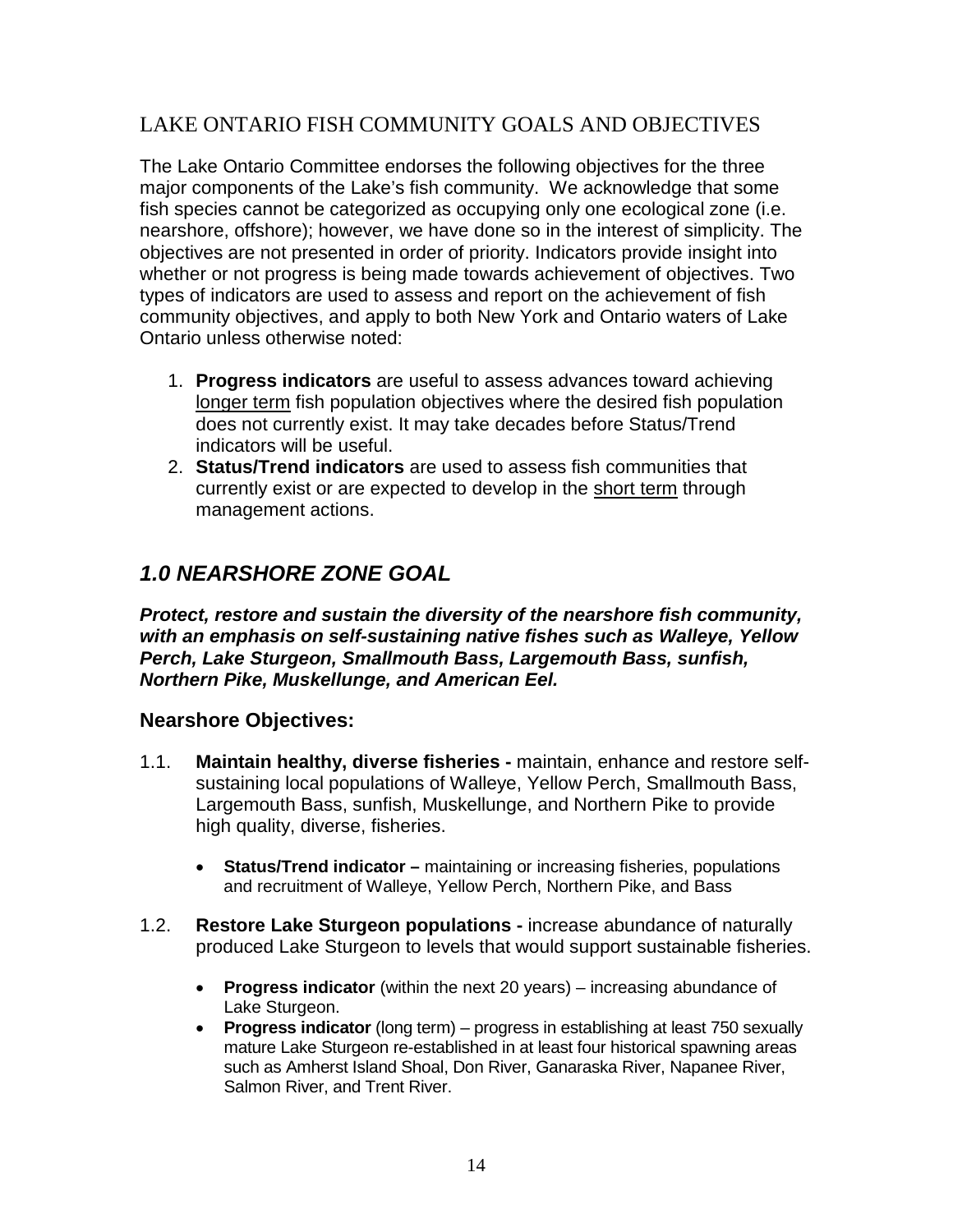- 1.3. **Restore American Eel abundance -** increase abundance (recruitment and escapement) of naturally produced American Eel to levels that support sustainable fisheries.
	- **Progress indicator**  increasing levels of recruitment to the upper St. Lawrence River/Lake Ontario as measured at the Moses-Saunders Dam eel ladders with a long term target of at least one million eels ascending the ladders annually.
	- **Progress indicator** increasing escapement of silver-phase female eels from the St Lawrence River with a long term target of at least 100,000 silver phase eels escaping annually,
- 1.4. **Maintain and restore native fish communities -** maintain and restore native nearshore fish communities.
	- **Status/Trend indicator** maintaining or increasing native fish species richness and diversity in nearshore areas and embayments.

# <span id="page-14-0"></span>*2.0 OFFSHORE PELAGIC ZONE GOAL*

*Maintain the offshore pelagic fish community, that is characterized by a diversity of trout and salmon species including Chinook Salmon, Coho Salmon, Rainbow Trout, Brown Trout, and Atlantic Salmon, in balance with prey-fish populations and lower trophic levels.*

## <span id="page-14-1"></span>**Offshore Pelagic Zone Objectives:**

- 2.1 **Maintain the Chinook Salmon fishery –** maintain Chinook Salmon as the top offshore pelagic predator supporting trophy recreational lake and tributary fisheries through stocking.
	- **Status/Trend indicator:** maintaining Chinook Salmon average growth and condition at or above levels observed during 2007.
	- **Status/Trend indicator:** maintaining or increasing catch rates of Chinook Salmon in the lake and tributary fisheries.
- 2.2 **Restore Atlantic Salmon populations and fisheries–** restore selfsustaining populations to levels supporting sustainable recreational fisheries in the lake and selected tributaries and also provide recreational fisheries where appropriate through stocking.
	- **Status/Trend indicator (Ontario):** increasing adult spawning returns and wild production of Atlantic Salmon in selected restoration streams including Credit River, Duffins Creek, Cobourg Brook, and Humber River.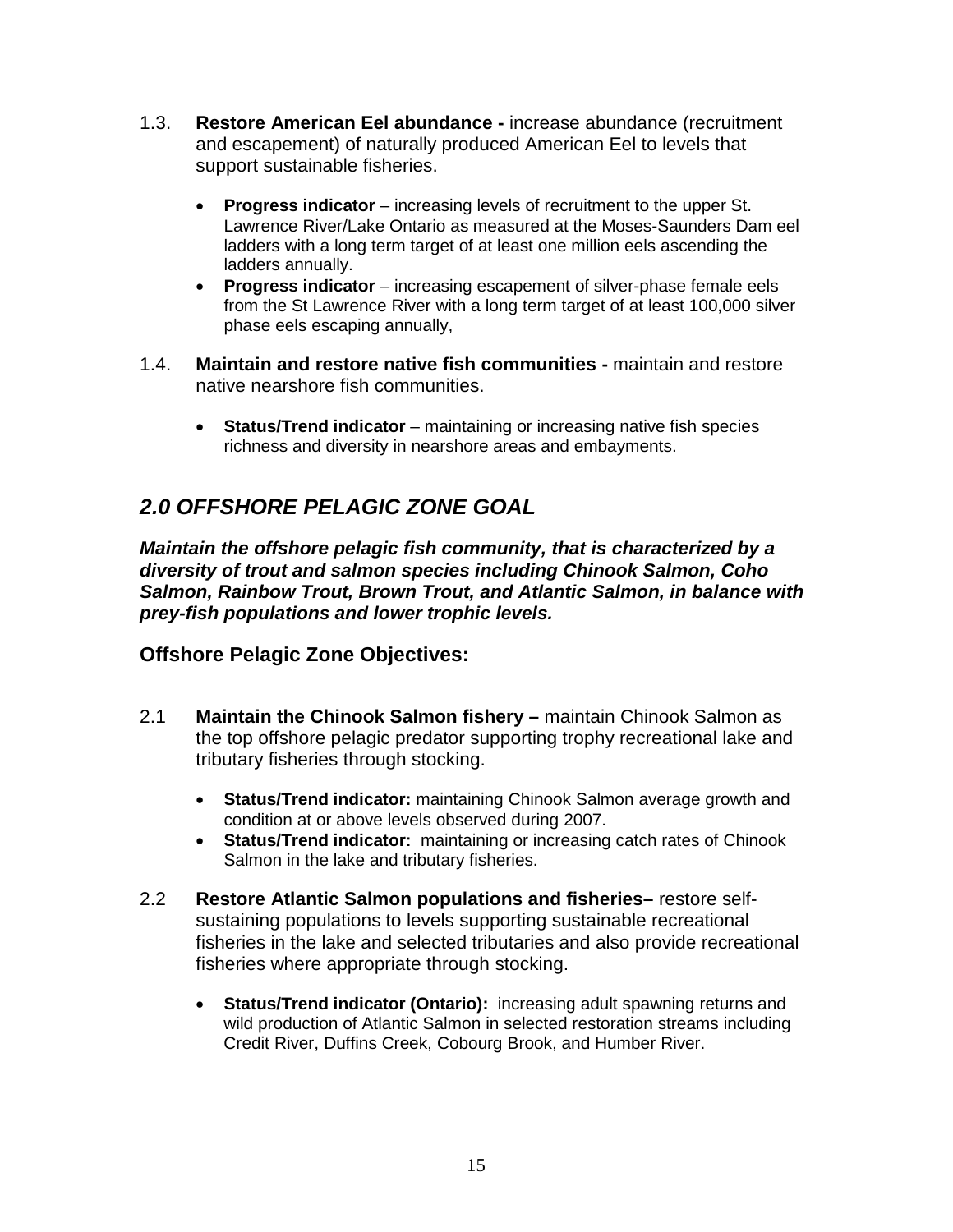- **Progress indicator (***Ontario***):** establishment of self-sustaining wild Atlantic Salmon populations in selected restoration streams including the Credit River, Duffins Creek, Cobourg Brook, and Humber River.
- **Status/Trend indicator:** increasing angler-catch of wild and stocked Atlantic Salmon in Lake Ontario and in the Salmon River, New York.
- **Progress indicator (***New York***):** increasing wild production of Atlantic Salmon in the Salmon River system and increasing returns of wild, mature adults to Beaverdam Brook.
- 2.3 **Increase prey-fish diversity**  maintain and restore a diverse prey-fish community that includes Alewife, Lake Herring, Rainbow Smelt, Emerald Shiner, and Threespine Stickleback.
	- **Status/Trend indicator:** maintaining or increasing populations and increasing species diversity of the pelagic prey fish community including introduced species (Alewife, Rainbow Smelt) and selected native prey fish species (Threespine Stickleback, Emerald Shiner and Lake Herring).
	- **Status/Trend indicator:** increasing spawning populations of Lake Herring in the Bay of Quinte, Hamilton Harbor, and Chaumont Bay.
- 2.4 **Maintain predator/prey balance**  maintain abundance of top predators (stocked and wild) in balance with available prey fish.
	- **Status/Trend indicator:** maintaining Chinook Salmon average growth and condition at or above levels observed during 2007.
- 2.5 **Maintain Rainbow Trout (Steelhead) fisheries**  maintain fisheries through stocking and, where appropriate, enhance naturally produced populations supporting recreational lake and tributary fisheries for Rainbow Trout.
	- **Status/Trend indicator:** maintaining or increasing catch rates of Rainbow Trout in the lake and tributary fisheries.
	- **Status/Trend indicator:** maintaining or increasing population, recruitment, and growth of adult Rainbow Trout in selected tributaries (New York; Salmon River, Ontario; Ganaraska River).
- 2.6 **Maintain Brown Trout and Coho Salmon fisheries** maintain the recreational lake and tributary fisheries for Brown Trout and Coho Salmon through stocking.
	- **Status/Trend indicator:** maintaining or increasing catch rates of Brown Trout and Coho Salmon in the lake and tributary fisheries.

# <span id="page-15-0"></span>*3.0 DEEP PELAGIC AND OFFSHORE BENTHIC ZONE GOAL:*

*Protect and restore the diversity of the offshore benthic fish community composed of a mix of self-sustaining native species including Lake Trout,*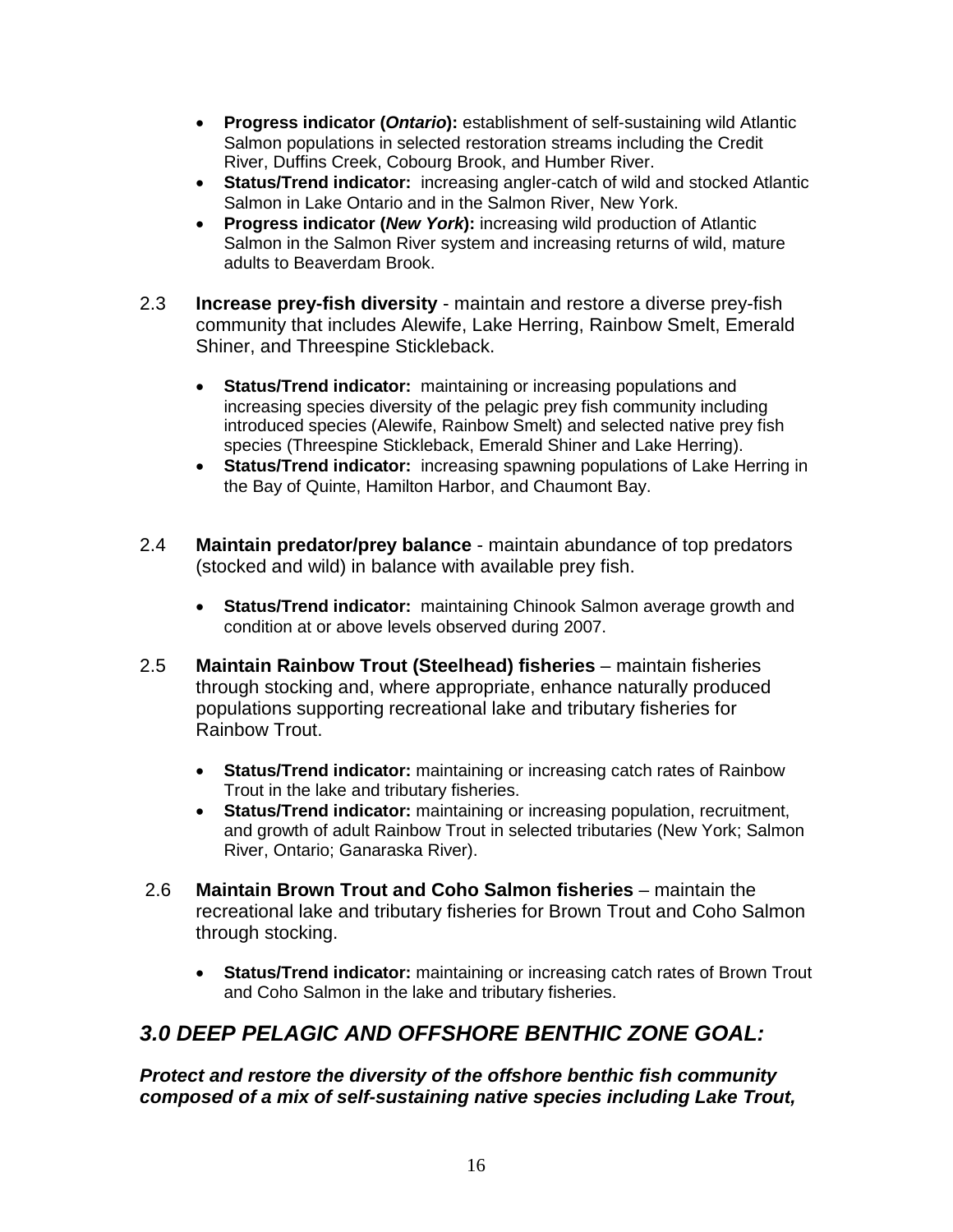### *Burbot, Lake Whitefish, Round Whitefish, deepwater ciscoes, Slimy Sculpin, and Deepwater Sculpin.*

## <span id="page-16-0"></span>**Deep Pelagic and Offshore Benthic Zone Objectives:**

- 3.1 **Restore Lake Trout populations**  restore self-sustaining populations to function as the top deepwater predator that can support sustainable recreational fisheries.
	- **Status/Trend indicator:** increasing abundance of stocked Lake Trout across a range of age groups**.**
	- **Status/Trend indicator:** catch/harvest rates of Lake Trout in the lake fishery.
	- **Progress indicator:** increasing populations of wild Lake Trout across a range of age-groups sufficient to maintain self-sustaining populations.
- 3.2 **Increase Lake Whitefish abundance**  increase abundance in northeastern waters and re-establish historic spawning populations in other areas.
	- **Status/Trend indicator:** increasing populations of Lake Whitefish across a range of age-groups sufficient to maintain self-sustaining populations and increasing spawning populations in the Bay of Quinte and Eastern Lake Ontario.
- 3.3 **Increase prey fish diversity**  maintain and restore a diverse prey-fish community that includes deepwater ciscoes, Slimy Sculpin, and Deepwater Sculpin.
	- **Status/Trend indicator**: increasing populations of native prey fish (e.g. Slimy Sculpin, Deepwater Sculpin).
	- **Status/Trend indicator:** maintaining or increasing populations and increasing species diversity of the deepwater and benthic prey fish community including Deepwater Sculpin, Slimy Sculpin, and deepwater ciscoes.
	- **Progress indicator:** detection of stocked adult and wild juvenile deepwater ciscoes.
- 3.4 **Control Sea Lamprey**  suppress abundance of Sea Lamprey to levels that will not impede achievement of objectives for Lake Trout and other fish.
	- **Status/Trend indicator:** spawning-phase adult Sea Lamprey abundance in Lake Ontario tributaries below targets identified in Sea Lamprey Management Plan.
	- **Status/Trend indicator:** number of A-1 wounds on Lake Trout and other species below targets.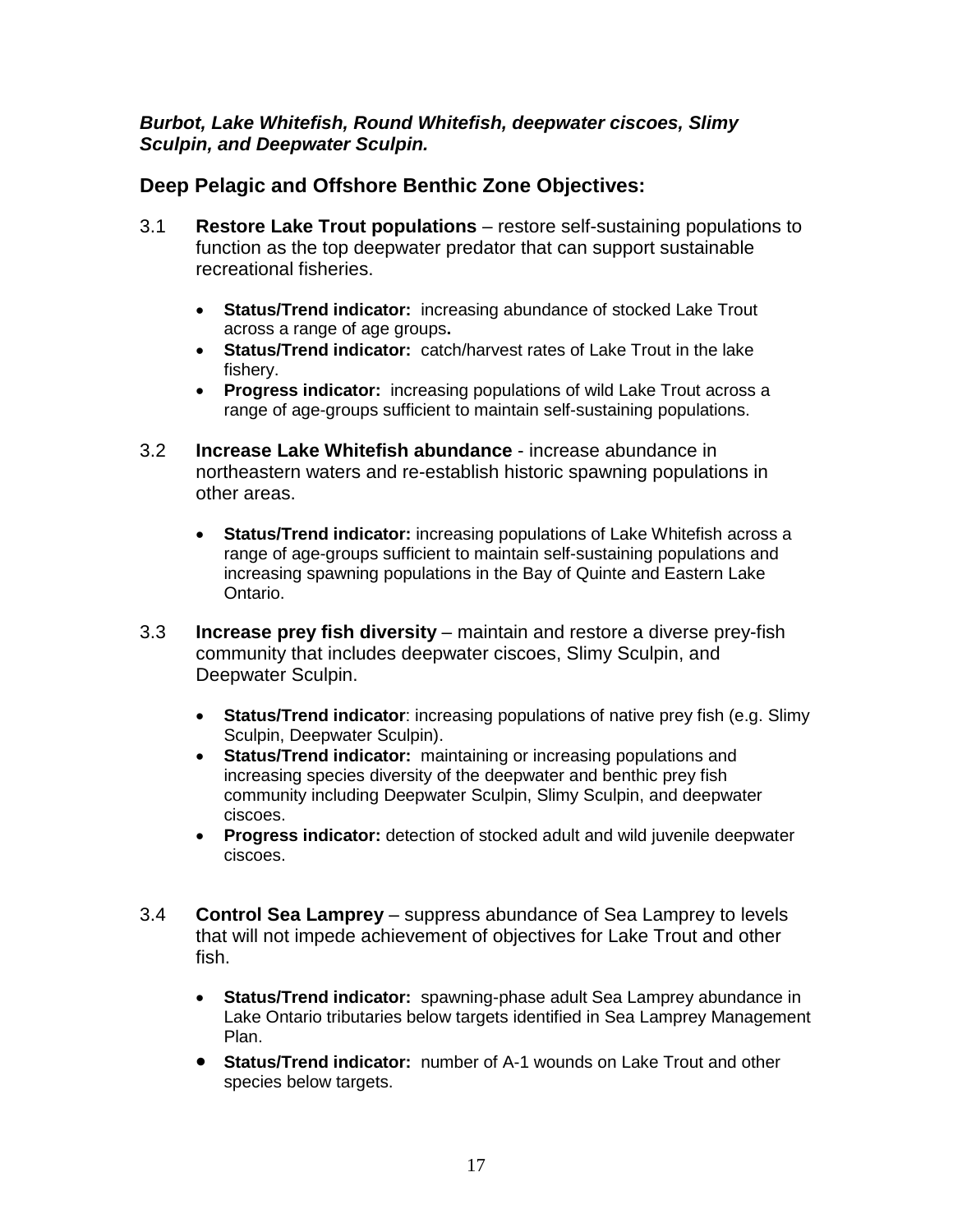## **Acknowledgements**

<span id="page-17-0"></span>We gratefully acknowledge the many biologists, scientists, concerned citizens, technical experts, and supporting agencies in both New York and Ontario who offered their knowledge, expertise and perspective and provided helpful comments on early drafts. A review by John Dettmers and Chuck Krueger helped to improve the manuscript**.**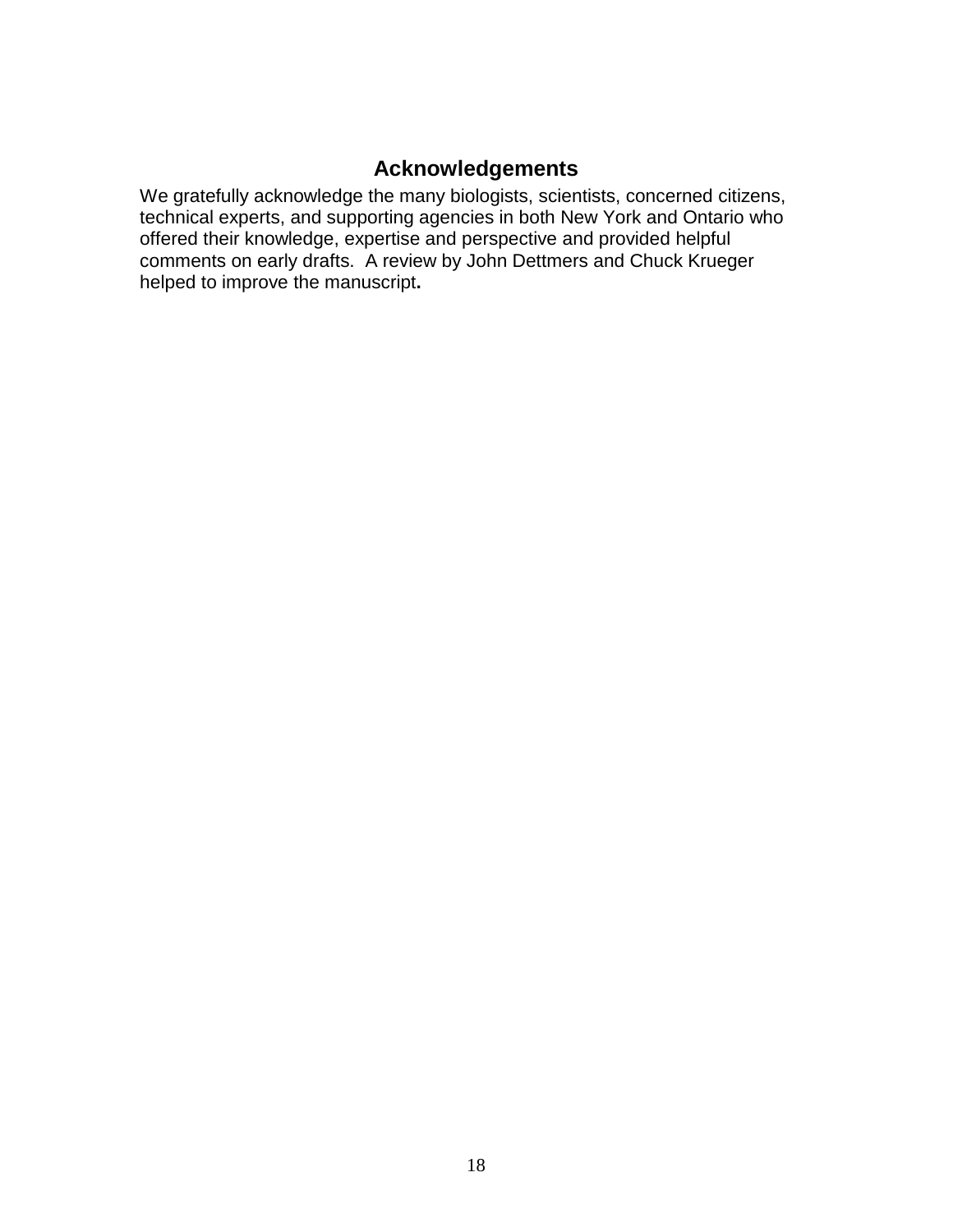### **References**

- <span id="page-18-0"></span>Environment Canada and United States Environmental Protection Agency. State of the Lakes 2009. April 28, 2008. http://www.binational.net/solec/sogl/2009/ (accessed June 14, 2011).
- Great Lakes Fishery Commission. 1956. Great Lakes Fishery Commission annual report for the year 1956. Great Lakes Fish. Comm. Ann Arbor, MI. 36 p

\_\_\_\_\_\_. 1997 A Joint Strategic Plan for Management of Great Lakes Fisheries. Ann Arbor, MI (Supersedes 1994 version).

Kerr, S.J. and G.C.Le Tendre. 1991. The state of the Lake Ontario fish community in 1989. Great Lakes Fish. Comm. Spec. Pub.91-3. 38p.

- Lumsden, J.S., Morrison, B., Yason, C., Russell, S., Young, K., Yazdanpanah, A., Huber, P., Al-Hussinee, L., Stone, D., and Way, K. 2007. Mortality event in freshwater drum *Aplodinotus grunniens* from Lake Ontario, Canada, associated with viral haemorrhagic septicemia virus, Type IV. Dis. Aquat. Org. 76: 99-111.
- Ontario Ministry of Infrastructure Renewal. 2006. Growth Plan for the Greater Golden Horseshoe, 2006. [http://www.niagara-gta.com/pdf/](http://www.niagara-gta.com/pdf/%20Growth%20Plan%20for%20the%20Greater%20Golden%20Horseshoe.pdf)  [Growth%20Plan%20for%20the%20Greater%20Golden%20Horseshoe.pdf](http://www.niagara-gta.com/pdf/%20Growth%20Plan%20for%20the%20Greater%20Golden%20Horseshoe.pdf) (accessed June 14, 2011).
- Stewart , T.J., Lange, R.E., Orsatti, S.D., Schneider, C.P., Mathers, A., and Daniels, M.E. 1999. Fish community objectives for Lake Ontario. Great Lakes Fish. Comm. Spec. Pub.99-1, 56p.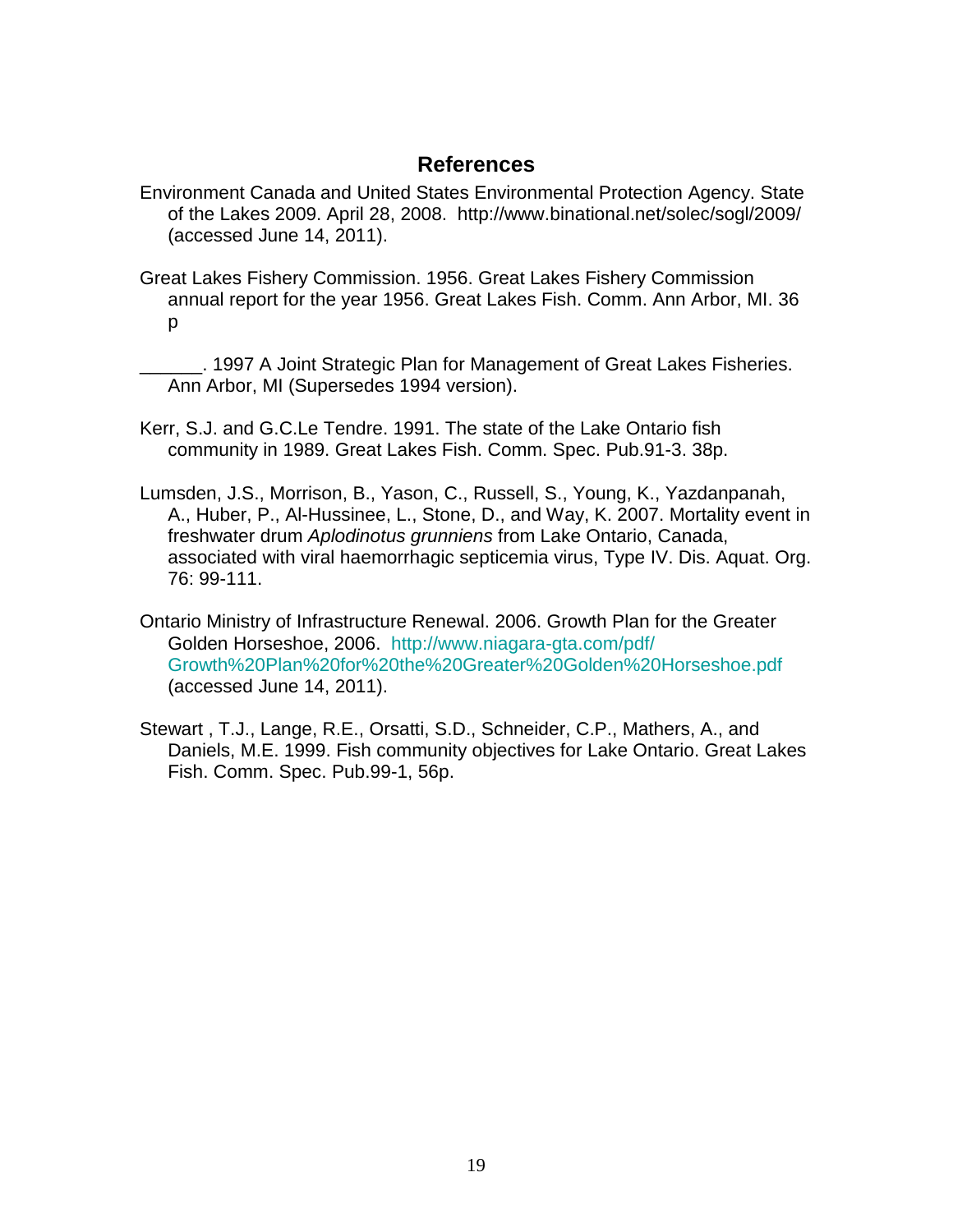## **Appendix A- Bibliography and Further Reading**

### <span id="page-19-1"></span><span id="page-19-0"></span>*Historical Fish Communities and Influences*

- Christie, W.J. 1973. A review of the changes in the fish species- composition of Lake Ontario. Great Lakes Fish. Comm. Tech. Rep. 23. 66 p.
- Smith, S.H. 1968. Species succession and fishery exploitation in the Great Lakes. J. Fish. Res. Board Can. 25: 667-693.
- Smith, S.H. 1970. Species interactions of the alewife in the Great Lakes. Trans. Am. Fish. Soc. 4: 754-765.
- Smith, S.H. 1995. Early changes in the fish community of Lake Ontario. Great Lakes Fish. Comm. Tech. Rep. 60. 38 p.

### <span id="page-19-2"></span>*Contemporary Fish Community and Influences*

- Casselman, J. M. and D. K. Cairns (Editors) 2009. Eels on the edge, American Fisheries Society, Symposium 58, American Fisheries Society , Bethesda, MD. 449 pgs.
- Dermott, R. 2001. Sudden disappearance of the amphipod *Diporeia* from eastern Lake Ontario, 1993-1995. J. Great. Lakes Res. 27: 423-433.
- Dietrich, J.P., Morrison, B.J., and Hoyle, J.A. 2006. Alternative ecological pathways in the eastern Lake Ontario food web-Round Goby in the diet of Lake Trout. J. Great Lakes Res. 32: 395-400.
- Fitzsimons, J.D., Williston, B., Williston, G., Brown, L., El-Shaarawi, A., Vandenbyllaardt, L., Honeyfeld, D., Tillitt, D., Wolgamood, M., and Brown, S.B. 2007. Egg thiamine status of Lake Ontario salmonines 1995-2004 with emphasis on Lake Trout. J. Great Lakes Res. 33: 93-103.
- Hoyle, J.A., Bowlby, J.N., and Morrison, B.J. 2008. Lake Whitefish and Walleye population responses to dreissenid mussel invasion in eastern Lake Ontario. Aquatic Ecosystem Health & Management 11: 403-411.
- Hoyle, J.A., J.N. Bowlby, T.B. Johnson, B.J. Morrison, C.M. Brousseau, and R.G Randall. *In press*. Bay of Quinte fish populations: the influence of nutrient levels and invasive species on community structure. Aquat. Ecosyst. Health Manage.
- Jones, M.L., Koonce, J.F., and O'Gorman, R. 1993. Sustainability of hatcherydependent salmonine fisheries in Lake Ontario--the conflict between predator demand and prey supply. Trans. Am. Fish. Soc. 122: 1002-1018.
- Krueger, C.C., D.L. Perkins, E.L. Mills and J.E. Marsden. 1995. Predation by alewife (*Alosa pseudoharengus*) on Lake Trout fry in Lake Ontario: role of exotic species in preventing restoration of a native species. J. Great Lakes Res. 21 (Suppl. 1) 458-469
- Lange, R.E. and Smith, P.A. 1995. Lake Ontario fishery management: The Lake Trout restoration issue. J. Great Lakes Res. 21: 470-476.
- Lozano, S.J., Scharold, J.V., and Nalepa, T.F. 2001. Recent declines in benthic macroinvertebrate densities in Lake Ontario. Can. J. Fish. Aquat. Sci. 58: 518-529.
- Mathieu, E. 2008. Eels- and the men who love them. Toronto Star Article, August 16, 2008.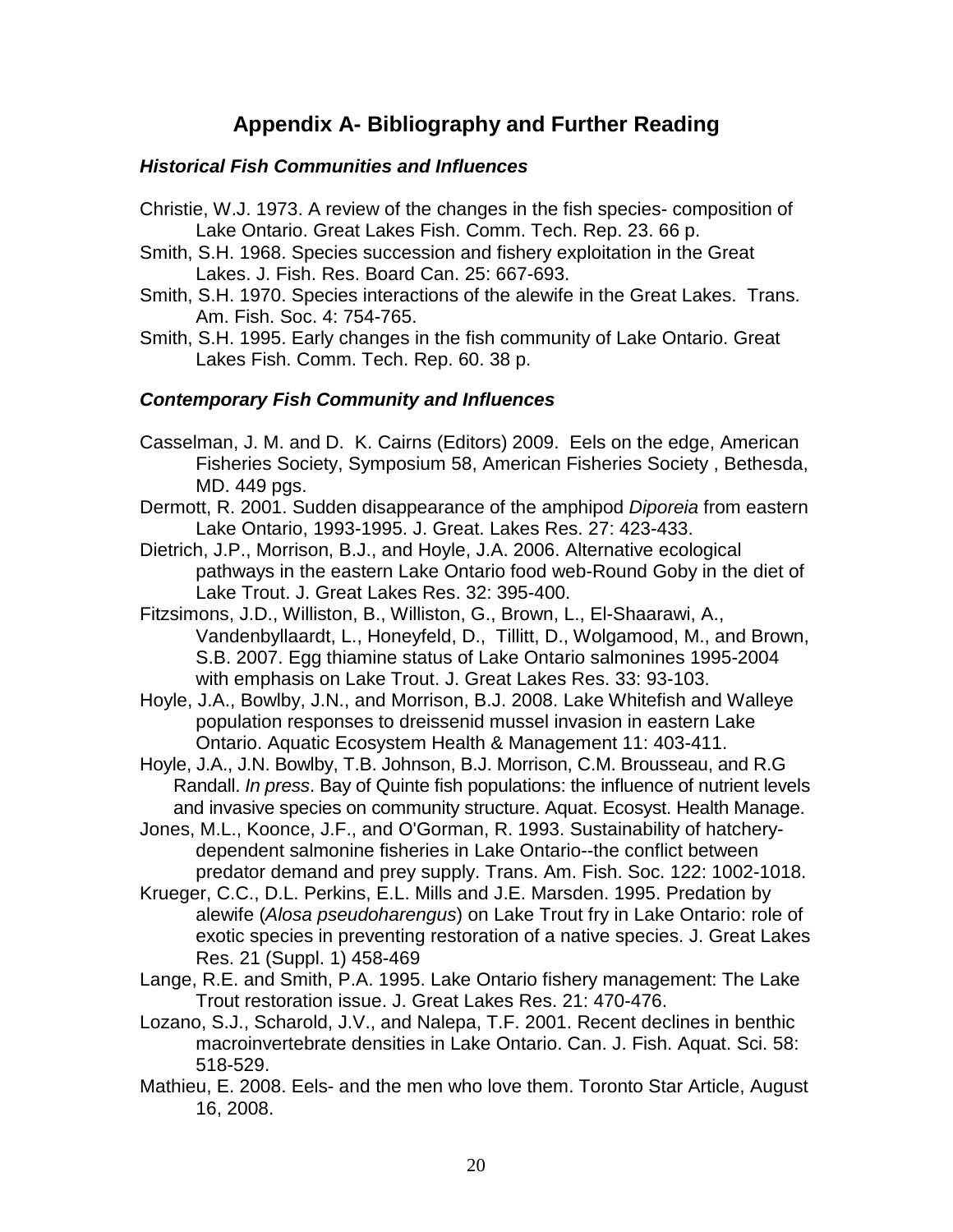- Mills, E.L., Casselman, J.M., Dermott, R., Fitzsimons, J.D., Gal, G., Hoyle, J.A., Johannsson, O.E., Lantry, B.F., Makarewicz, J.C., Millard, E.S., Munawar, M., Munawar, I.F., O'Gorman, R., Owens, R.W., Rudstam, L.G., Schaner, T., and Stewart, T.J. 2003. Lake Ontario: Food web dynamics in a changing ecosystem (1970-2000). Can. J. Fish. Aquat. Sci. 60: 471-490.
- Munawar, M. [Ed] 2003. State of Lake Ontario: Past, Present and Future. Ecovision World Monograph Series, Backuys Publishers, Leiden, The Netherlands.
- O'Gorman, R. and Stewart, T.J. 1999. Ascent, dominance, and decline of the alewife in the Great Lakes: Food web interactions and management strategies. Pages 489-514 *In*: Great Lakes Fishery Policy and Management: A bi-national perspective. W. W. Taylor and C. P, Ferreri [Eds.]. Michigan State University Press, East Lansing, Michigan.
- Stewart, T.J. and Sprules, W.G. 2011. Carbon-based balanced trophic structure of the offshore Lake Ontario food web before (1987-1991) and after (2001- 2005) invasion-induced ecosystem change. Ecological Modelling 222: 692-708.
- Stewart, T.J., Johannsson, O., Holeck, K., Sprules, W.G., and O'Gorman, R. 2010. The Lake Ontario zooplankton community before (1987-1991) and after (2001-2005) invasion-induced ecosystem change. J. Great Lakes Res. 36: 596-605
- Stewart, T.J., O'Gorman, R., Sprules, W.G., and Lantry, B.F. 2010. The bioenergetic consequences of invasive-induced food web disruption to alewives. N. Amer. J. Fish. Manage. 30: 1485-1504.

### <span id="page-20-0"></span>*Fish Community Status/Stocking/Management Programs/Commercial Fisheries*

- Bowlby, J.N., J.A. Hoyle, J.R. Lantry, and B.J. Morrison. 2010. The Status of Walleye in Lake Ontario, 1988-2006. The status of Walleye in Lake Ontario, 1988-2006. *In* E. Roseman, P. Kocovsky, C. Vandergoot (Eds), Status of Walleye in the Great Lakes: proceedings of the 2006 Symposium., pp 165– 188. Great Lakes Fish. Comm. Tech. Rep. 69.
- Kerr, S.J., and G.C. LeTendre. 1991. The state of the Lake Ontario fish community in 1989. Great Lakes Fish. Comm. Spec. Pub. 91-3. 38 p.
- Morrison, B.J., and LaPan, S.R. [EDS.]. The state of Lake Ontario in 2003. Great Lakes Fish. Comm. Spec. Pub. 07-01.
- New York State Department of Environmental Conservation 2010. 2009 Annual Report, Lake Ontario Unit and St. Lawrence River Unit Report to the Great Lakes Fishery Commission's Lake Ontario Committee, March, 2010.
- Ontario Ministry of Natural Resources, Lake Ontario Management Unit Annual Reports (1992-2010)

[http://www.glfc.org/lakecom/loc/mgmt\\_unit/index.html](http://www.glfc.org/lakecom/loc/mgmt_unit/index.html)

Stewart , T.J., Lange, R.E., Orsatti, S.D., Schneider, C.P., Mathers, A., and Daniels, M.E. 1999. Fish community objectives for Lake Ontario. Great Lakes Fish. Comm. Spec. Pub.99-1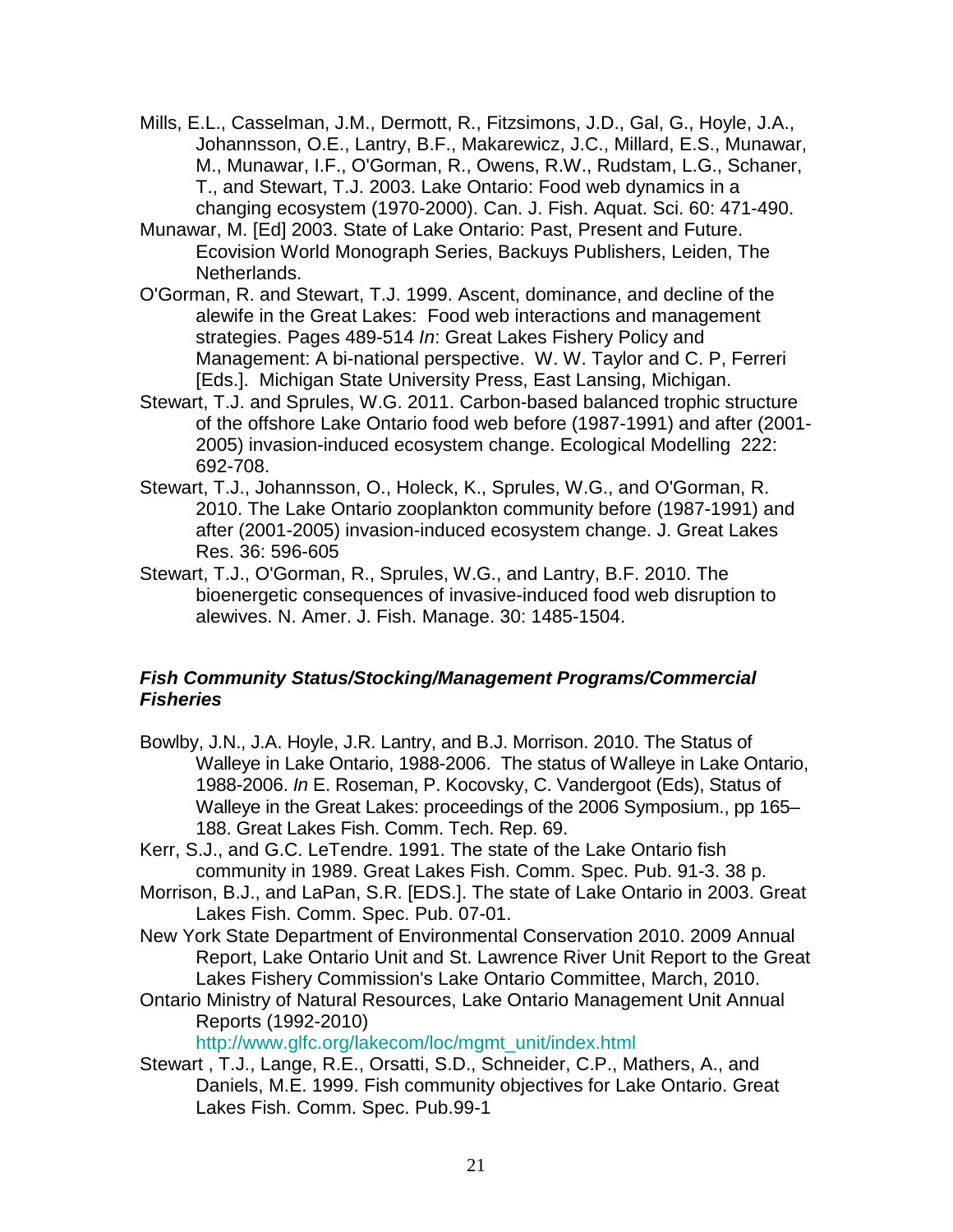## <span id="page-21-0"></span>**Appendix B- Common and Scientific Names of Fish and Invertebrates**

### <span id="page-21-1"></span>*Fish*

Alewife *Alosa pseudoharengus* American Eel *Anguilla rostrata* Atlantic Salmon *Salmo salar* Chinook Salmon *Oncorhynchus tshawytscha* Common Carp *Cyprinus carpio* Deepwater ciscoes Bloater *Coregonus hoyi* Kiyi *Coregonus kiyi* Black Fin Cisco *Coregonus nigripinnis* Shortnose Cisco *Coregonus reighardi* Deepwater Sculpin *Myoxocephalus thompsonii* Emerald Shiner *Notropis atherinoides* Freshwater Drum *Aplodinotus grunniens* Gizzard Shad *Dorosoma cepedianum* Lake Herring *Coregonus artedi* Lake Sturgeon *Acipenser fulvescens* Lake Trout *Salvelinus namaycush* Lake Whitefish *Coregonus clupeaformis* Largemouth Bass *Micropterus salmoides* Muskellunge *Esox masquinongy* Northern Pike *Esox lucius* Rainbow Smelt *Osmerus mordax* Rainbow Trout (Steelhead) *Oncorhynchus mykiss* Round Goby *Neogobius melanostomus* Sea Lamprey *Petromyzon marinus* Spottail Shiner *Notropis hudsonius* Smallmouth Bass *Micropterus dolomieu* Sunfishes (Centrarchidae) Black Crappie *Pomoxis nigromaculatus* Bluegill *Lepomis macrochirus* Pumpkinseed *Lepomis gibbosus* Rock bass *Ambloplites rubestris* Threespine Stickleback *Gasterosteus aculeatus* Tubenose Goby *Proterorhinus semilunaris* Walleye *Sander vitreus* White Perch *Morone americana* Yellow Perch *Perca flavescens*

#### <span id="page-21-2"></span>*Invertebrates*

Bloody Red Shrimp *Hemimysis anomala*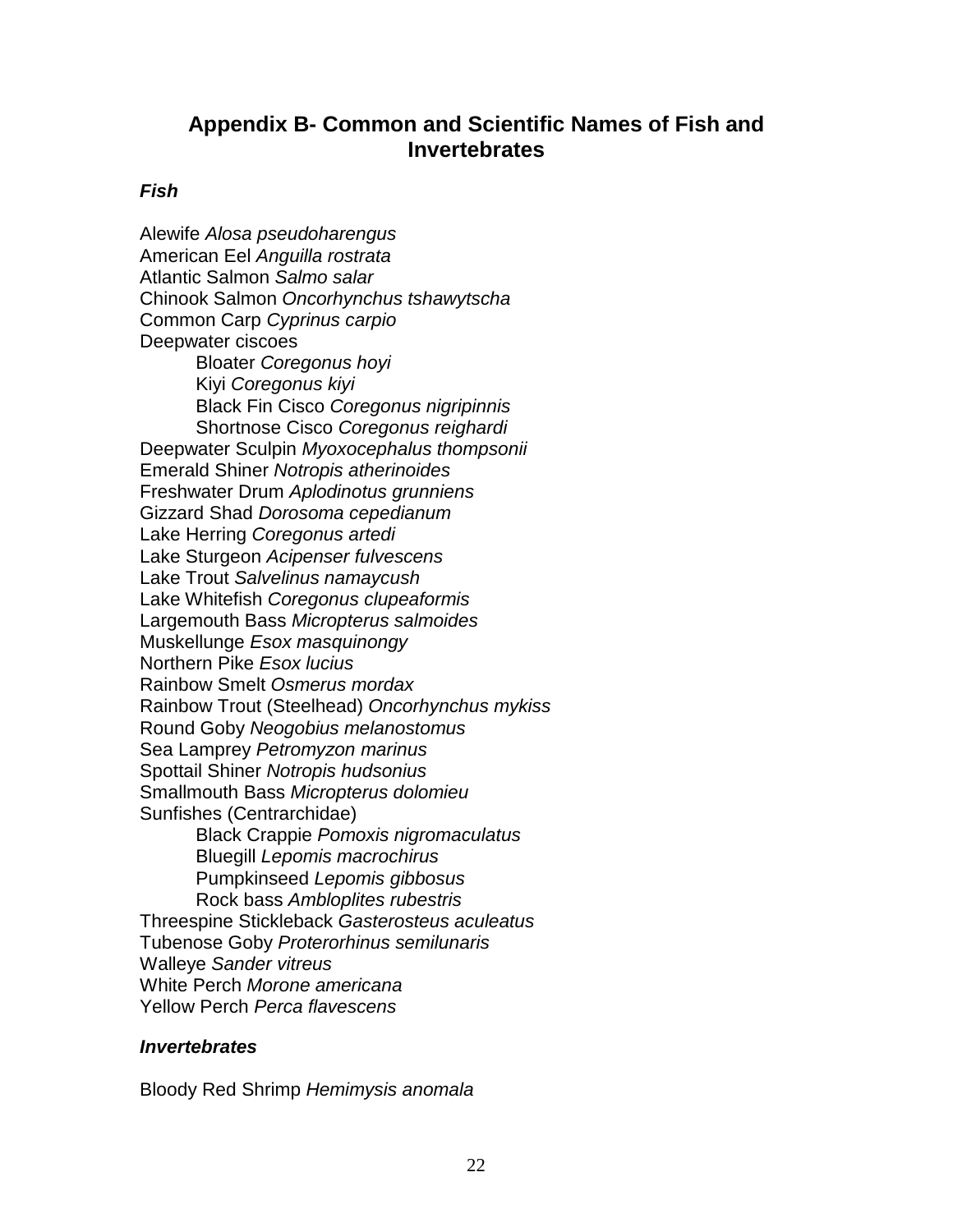Invasive predatory cladocerans Spiny Water Flea *Bythotrephes longimanus* Fish Hook Flea *Cercopagis pengoi* Invasive Mussels Quagga mussels *Dreissena bugensis* Zebra mussels *Dreissena polymorpha* Deepwater Amphipod *Diporeia spp.*